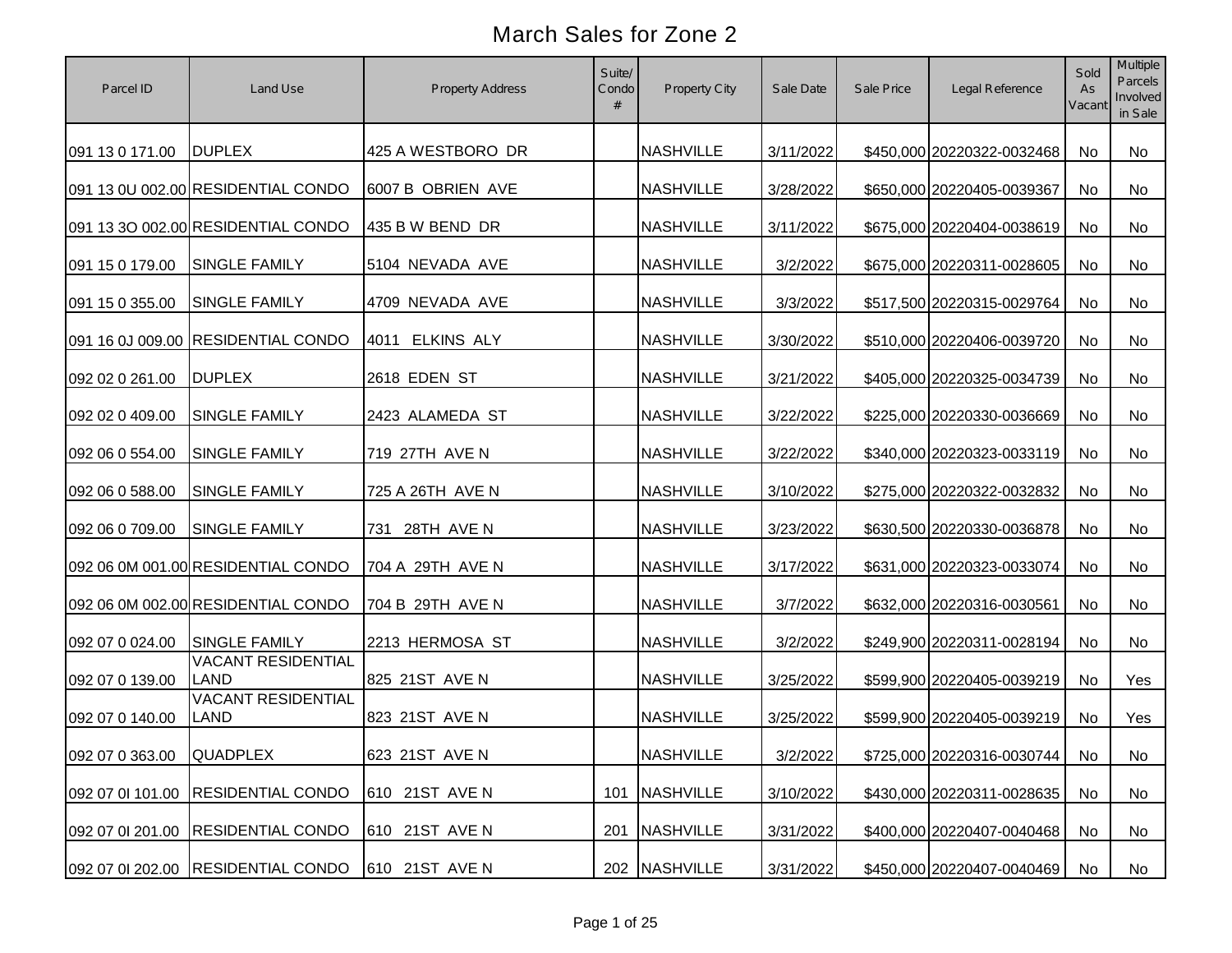| Parcel ID        | Land Use                                 | <b>Property Address</b> | Suite/<br>Condo | Property City    | Sale Date | Sale Price | Legal Reference                               | Sold<br>As<br>Vacant | Multiple<br><b>Parcels</b><br>Involved<br>in Sale |
|------------------|------------------------------------------|-------------------------|-----------------|------------------|-----------|------------|-----------------------------------------------|----------------------|---------------------------------------------------|
| 092 07 01 404.00 | <b>RESIDENTIAL CONDO</b>                 | 610 21ST AVE N          | 404             | <b>NASHVILLE</b> | 3/11/2022 |            | \$683,000 20220314-0029687                    | <b>No</b>            | No                                                |
|                  | 092 07 0S 002.00 RESIDENTIAL CONDO       | 1930 B HERMAN ST        |                 | <b>NASHVILLE</b> | 3/3/2022  |            | \$500,000 20220309-0027093                    | No                   | No                                                |
| 092 09 0 057.00  | <b>VACANT RESIDENTIAL</b><br><b>LAND</b> | 3504 DELAWARE AVE       |                 | <b>NASHVILLE</b> |           |            | 3/17/2022 \$15,500,000 20220318-0031859       | Yes                  | Yes                                               |
| 092 09 0 058.00  | <b>VACANT RESIDENTIAL</b><br><b>LAND</b> | 3502 DELAWARE AVE       |                 | <b>NASHVILLE</b> |           |            | 3/17/2022 \$15,500,000 20220318-0031859       | Yes                  | Yes                                               |
| 092 09 0 059.00  | <b>VACANT RESIDENTIAL</b><br><b>LAND</b> | 3500 DELAWARE AVE       |                 | <b>NASHVILLE</b> |           |            | 3/17/2022 \$15,500,000 20220318-0031859       | Yes                  | Yes                                               |
| 092 09 0 155.00  | <b>VACANT RESIDENTIAL</b><br><b>LAND</b> | 0 DELAWARE AVE          |                 | <b>NASHVILLE</b> |           |            | 3/17/2022 \$15,500,000 20220318-0031859       | Yes                  | Yes                                               |
| 092 09 0 273.00  | <b>VACANT RESIDENTIAL</b><br><b>LAND</b> | 0 35TH AVE N            |                 | <b>NASHVILLE</b> |           |            | 3/17/2022 \$15,500,000 20220318-0031859       | Yes                  | Yes                                               |
| 092 09 0 274.00  | <b>VACANT RESIDENTIAL</b><br><b>LAND</b> | 502 35TH AVE N          |                 | <b>NASHVILLE</b> |           |            | 3/17/2022 \$15,500,000 20220318-0031859       | Yes                  | Yes                                               |
| 092 09 0 275.00  | <b>VACANT RESIDENTIAL</b><br><b>LAND</b> | 500 35TH AVE N          |                 | <b>NASHVILLE</b> |           |            | 3/17/2022 \$15,500,000 20220318-0031859       | Yes                  | Yes                                               |
| 092 09 0 276.00  | <b>VACANT RESIDENTIAL</b><br><b>LAND</b> | 3317 TREVOR ST          |                 | <b>NASHVILLE</b> |           |            | 3/17/2022 \$15,500,000 20220318-0031859       | Yes                  | Yes                                               |
| 092 09 0 277.00  | <b>VACANT RESIDENTIAL</b><br><b>LAND</b> | 3315 TREVOR ST          |                 | <b>NASHVILLE</b> |           |            | 3/17/2022 \$15,500,000 20220318-0031859       | Yes                  | Yes                                               |
| 092 09 0 278.00  | <b>VACANT RESIDENTIAL</b><br><b>LAND</b> | 3313 TREVOR ST          |                 | <b>NASHVILLE</b> |           |            | 3/17/2022 \$15,500,000 20220318-0031859       | Yes                  | Yes                                               |
| 092 09 0 279.00  | <b>VACANT RESIDENTIAL</b><br><b>LAND</b> | 3311 TREVOR ST          |                 | <b>NASHVILLE</b> |           |            | 3/17/2022 \$15,500,000 20220318-0031859       | Yes                  | Yes                                               |
| 092 09 0 280.00  | <b>VACANT RESIDENTIAL</b><br><b>LAND</b> | 3309 TREVOR ST          |                 | <b>NASHVILLE</b> |           |            | 3/17/2022 \$15,500,000 20220318-0031859       | Yes                  | Yes                                               |
| 092 09 0 281.00  | <b>VACANT RESIDENTIAL</b><br><b>LAND</b> | 3307 TREVOR ST          |                 | <b>NASHVILLE</b> |           |            | 3/17/2022 \$15,500,000 20220318-0031859       | Yes                  | Yes                                               |
| 092 09 0 284.00  | <b>VACANT RESIDENTIAL</b><br><b>LAND</b> | 0 DELAWARE AVE          |                 | <b>NASHVILLE</b> |           |            | 3/17/2022 \$15,500,000 20220318-0031859       | Yes                  | Yes                                               |
| 092 09 0 285.00  | <b>VACANT RESIDENTIAL</b><br><b>LAND</b> | 0 DELAWARE AVE          |                 | <b>NASHVILLE</b> |           |            | 3/17/2022 \$15,500,000 20220318-0031859   Yes |                      | Yes                                               |
| 092 09 0 285.01  | <b>VACANT RESIDENTIAL</b><br>LAND        | 3303 DELAWARE AVE       |                 | <b>NASHVILLE</b> |           |            | 3/17/2022 \$15,500,000 20220318-0031859       | Yes                  | Yes                                               |
| 092 09 0 285.02  | <b>VACANT RESIDENTIAL</b><br>LAND        | 3307 DELAWARE AVE       |                 | <b>NASHVILLE</b> |           |            | 3/17/2022 \$15,500,000 20220318-0031859       | Yes                  | Yes                                               |
| 092 09 0 286.00  | <b>VACANT RESIDENTIAL</b><br>LAND        | 3309 DELAWARE AVE       |                 | <b>NASHVILLE</b> |           |            | 3/17/2022 \$15,500,000 20220318-0031859       | Yes                  | Yes                                               |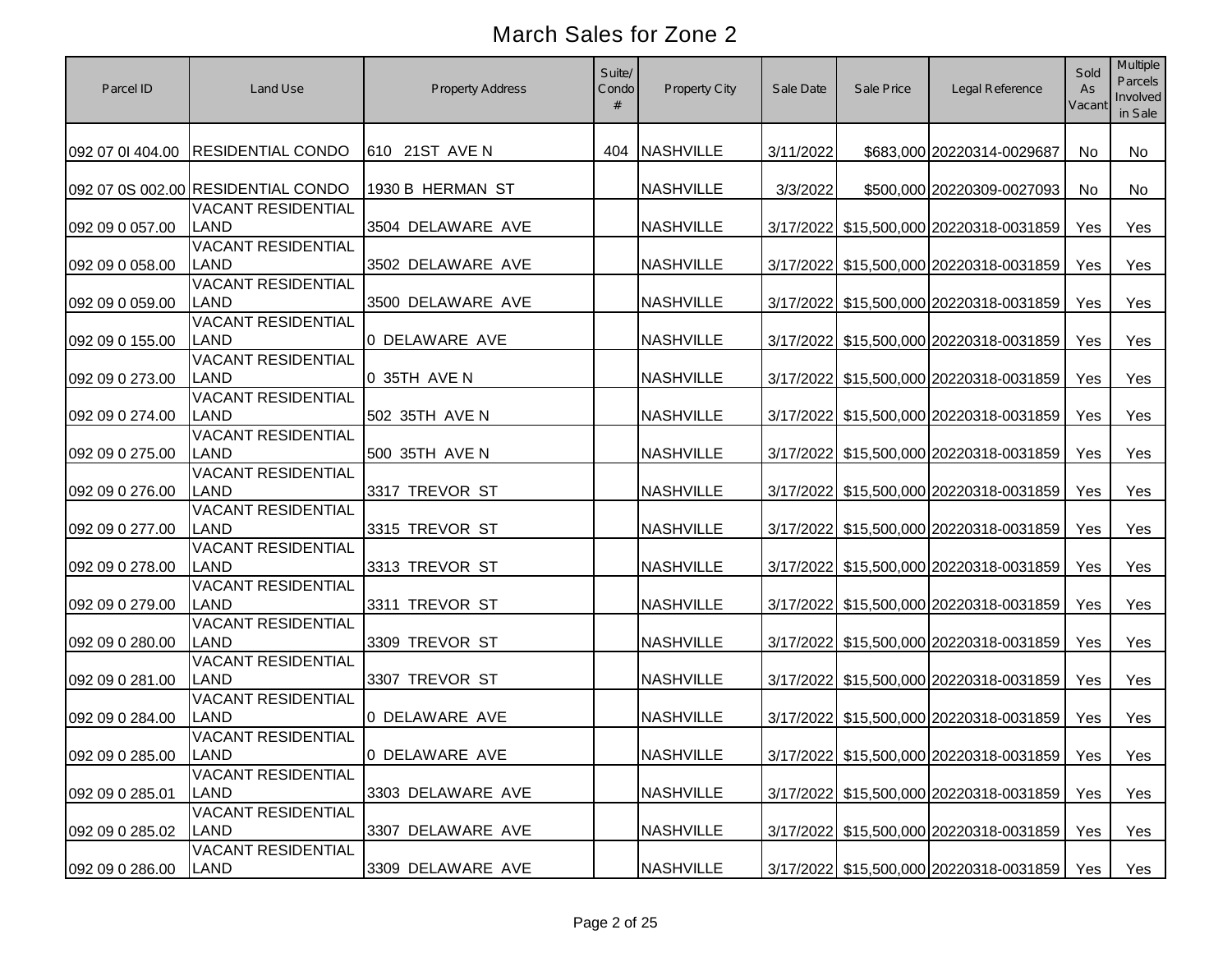| Parcel ID       | Land Use                                          | <b>Property Address</b> | Suite/<br>Condo | Property City    | Sale Date | Sale Price | Legal Reference                           | Sold<br>As<br>Vacant | <b>Multiple</b><br>Parcels<br>Involved<br>in Sale |
|-----------------|---------------------------------------------------|-------------------------|-----------------|------------------|-----------|------------|-------------------------------------------|----------------------|---------------------------------------------------|
| 092 09 0 287.00 | <b>SINGLE FAMILY</b>                              | 3311 DELAWARE AVE       |                 | <b>NASHVILLE</b> |           |            | 3/17/2022 \$15,500,000 20220318-0031859   | No                   | Yes                                               |
| 092 09 0 288.00 | <b>VACANT RESIDENTIAL</b><br><b>LAND</b>          | 0 DELAWARE AVE          |                 | <b>NASHVILLE</b> |           |            | 3/17/2022 \$15,500,000 20220318-0031859   | Yes                  | Yes                                               |
| 092 09 0 289.00 | <b>VACANT RESIDENTIAL</b><br><b>LAND</b>          | 619 33RD AVE N          |                 | <b>NASHVILLE</b> |           |            | 3/17/2022 \$15,500,000 20220318-0031859   | Yes                  | Yes                                               |
| 092 09 0 290.00 | <b>VACANT RESIDENTIAL</b><br><b>LAND</b>          | 617 33RD AVE N          |                 | <b>NASHVILLE</b> |           |            | 3/17/2022 \$15,500,000 20220318-0031859   | Yes                  | Yes                                               |
| 092 09 0 291.00 | <b>VACANT RESIDENTIAL</b><br>LAND                 | 613 33RD AVE N          |                 | <b>NASHVILLE</b> |           |            | 3/17/2022 \$15,500,000 20220318-0031859   | Yes                  | Yes                                               |
| 092 09 0 292.00 | <b>VACANT RESIDENTIAL</b><br>LAND                 | 611 33RD AVE N          |                 | <b>NASHVILLE</b> |           |            | 3/17/2022 \$15,500,000 20220318-0031859   | Yes                  | Yes                                               |
| 092 09 0 293.00 | <b>VACANT RESIDENTIAL</b><br><b>LAND</b>          | 609 B 33RD AVE N        |                 | <b>NASHVILLE</b> |           |            | 3/17/2022 \$15,500,000 20220318-0031859   | Yes                  | Yes                                               |
| 092 09 0 380.00 | <b>VACANT RESIDENTIAL</b><br><b>LAND</b>          | 0 35TH AVE N            |                 | <b>NASHVILLE</b> |           |            | 3/17/2022 \$15,500,000 20220318-0031859   | Yes                  | Yes                                               |
| 092 09 0 381.00 | <b>VACANT RESIDENTIAL</b><br><b>LAND</b>          | 0 35TH AVE N            |                 | <b>NASHVILLE</b> |           |            | 3/17/2022 \$15,500,000 20220318-0031859   | Yes                  | Yes                                               |
| 092 09 0 386.00 | <b>VACANT RESIDENTIAL</b><br><b>LAND</b>          | 3301 TREVOR ST          |                 | <b>NASHVILLE</b> |           |            | 3/17/2022 \$15,500,000 20220318-0031859   | Yes                  | Yes                                               |
|                 | 092 09 3K 002.00 RESIDENTIAL CONDO                | 3120 TREVOR ST          |                 | <b>NASHVILLE</b> | 3/2/2022  |            | \$995,000 20220311-0028615                | No                   | No                                                |
|                 | 092 09 3S 001.00 RESIDENTIAL CONDO                | 428 38TH AVE N          | -1              | <b>NASHVILLE</b> | 3/30/2022 |            | \$5,130,000 20220408-0040977              | <b>No</b>            | Yes                                               |
|                 | 092 09 3S 002.00 RESIDENTIAL CONDO                | 428 38TH AVE N          | 2               | <b>NASHVILLE</b> | 3/30/2022 |            | \$5,130,000 20220408-0040977              | <b>No</b>            | Yes                                               |
|                 | 092 09 3S 003.00 RESIDENTIAL CONDO                | 428 38TH AVE N          | 3               | <b>NASHVILLE</b> | 3/30/2022 |            | \$5,130,000 20220408-0040977              | <b>No</b>            | Yes                                               |
|                 | 092 09 3S 005.00 RESIDENTIAL CONDO                | 428 38TH AVE N          | 5               | <b>NASHVILLE</b> | 3/30/2022 |            | \$5,130,000 20220408-0040977              | <b>No</b>            | Yes                                               |
|                 | 092 09 3S 006.00 RESIDENTIAL CONDO                | 428 38TH AVE N          | 6               | <b>NASHVILLE</b> | 3/30/2022 |            | \$5,130,000 20220408-0040977              | <b>No</b>            | Yes                                               |
|                 | 092 09 3S 007.00 RESIDENTIAL CONDO 428 38TH AVE N |                         |                 | 7 NASHVILLE      |           |            | 3/30/2022 \$5,130,000 20220408-0040977 No |                      | Yes                                               |
|                 | 092 09 3S 008.00 RESIDENTIAL CONDO                | 422 38TH AVE N          |                 | <b>NASHVILLE</b> | 3/30/2022 |            | \$5,130,000 20220408-0040977              | No                   | Yes                                               |
|                 | 092 09 3S 009.00 RESIDENTIAL CONDO                | 424 38TH AVE N          |                 | <b>NASHVILLE</b> | 3/30/2022 |            | \$5,130,000 20220408-0040977              | No                   | Yes                                               |
|                 | 092 09 3S 010.00 RESIDENTIAL CONDO                | 426 38TH AVE N          |                 | <b>NASHVILLE</b> | 3/30/2022 |            | \$5,130,000 20220408-0040977              | No                   | Yes                                               |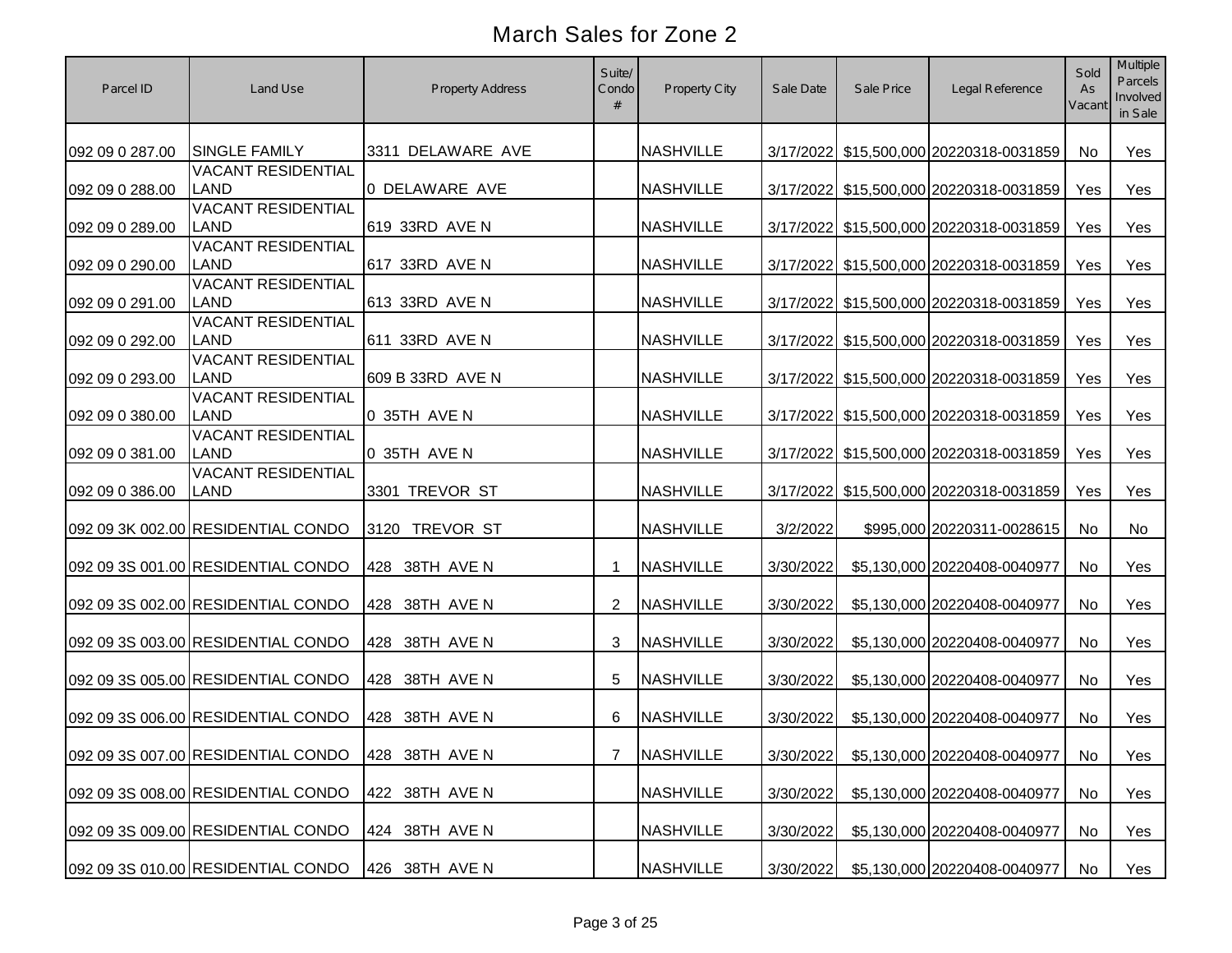| Parcel ID             | Land Use                                             | Property Address            | Suite/<br>Condo<br># | Property City    | Sale Date | Sale Price | Legal Reference                       | Sold<br>As<br>Vacant | Multiple<br>Parcels<br>Involved<br>in Sale |
|-----------------------|------------------------------------------------------|-----------------------------|----------------------|------------------|-----------|------------|---------------------------------------|----------------------|--------------------------------------------|
| 092 09 3S 011.00 LAND | <b>VACANT RESIDENTIAL</b>                            | 0 38TH AVE N                |                      | <b>NASHVILLE</b> | 3/30/2022 |            | \$5,130,000 20220408-0040977          | No                   | Yes                                        |
| 092 10 0 115.00       | <b>SINGLE FAMILY</b>                                 | 2929 TORBETT ST             |                      | <b>NASHVILLE</b> | 3/11/2022 |            | \$745,000 20220322-0032581            | No                   | No                                         |
| 092 10 0 255.00       | <b>DUPLEX</b>                                        | 2715 DELAWARE AVE           |                      | <b>NASHVILLE</b> | 3/21/2022 |            | \$470,000 20220325-0034738            | No                   | No                                         |
|                       | 092 10 0F 013.00 RESIDENTIAL CONDO                   | 613 27TH AVE N              | -1                   | <b>NASHVILLE</b> | 3/1/2022  |            | \$710,000 20220314-0029481            | No                   | No                                         |
|                       | 092 10 0F 015.00 RESIDENTIAL CONDO                   | 613 27TH AVE N              | 3                    | NASHVILLE        | 3/1/2022  |            | \$710,000 20220314-0029468            | No                   | No                                         |
|                       | 092 10 0H 020.00 RESIDENTIAL CONDO                   | <b>CLIFTON AVE</b><br>2521  | 201                  | <b>NASHVILLE</b> | 3/8/2022  |            | \$375,000 20220328-0035133            | No                   | No                                         |
|                       | 092 10 0N 015.00 RESIDENTIAL CONDO                   | 2910 FELICIA ST             | 15                   | <b>NASHVILLE</b> | 3/24/2022 |            | \$865,000 20220331-0037157            | No                   | No                                         |
|                       | 092 10 0N 018.00 RESIDENTIAL CONDO                   | 2910 FELICIA ST             | 18                   | <b>NASHVILLE</b> | 3/2/2022  |            | \$885,000 20220309-0027081            | No                   | No                                         |
| 092 11 0 035.00       | <b>QUADPLEX</b>                                      | 615 21ST AVE N              |                      | <b>NASHVILLE</b> | 3/2/2022  |            | \$725,000 20220316-0030736            | No                   | No                                         |
|                       | 092 12 0A 103.00 RESIDENTIAL CONDO                   | 1808 STATE ST               |                      | 103 NASHVILLE    | 3/10/2022 |            | \$289,900 20220414-0043244            | No                   | No                                         |
|                       | 092 12 4A 076.00 RESIDENTIAL CONDO                   | 1616 WEST END AVE           |                      | 2105 NASHVILLE   | 3/9/2022  |            | \$630,000 20220318-0031449            | No                   | No                                         |
|                       | 092 12 4A 078.00 RESIDENTIAL CONDO                   | <b>WEST END AVE</b><br>1616 |                      | 2107 NASHVILLE   | 3/8/2022  |            | \$1,195,000 20220318-0031439          | No                   | No                                         |
|                       | 092 12 4A 080.00 RESIDENTIAL CONDO                   | 1616 WEST END AVE           |                      | 2109 NASHVILLE   | 3/2/2022  |            | \$691,000 20220314-0029210            | No                   | No                                         |
|                       | 092 12 4A 085.00 RESIDENTIAL CONDO                   | 1616 WEST END AVE           |                      | 2203 NASHVILLE   | 3/1/2022  |            | \$950,000 20220311-0028232            | No                   | No                                         |
|                       | 092 12 4A 086.00 RESIDENTIAL CONDO                   | 1616 WEST END AVE           |                      | 2204 NASHVILLE   | 3/9/2022  |            | \$862,000 20220321-0032027            | No                   | No                                         |
|                       | 092 12 4A 087.00 RESIDENTIAL CONDO                   | 1616 WEST END AVE           |                      | 2205 NASHVILLE   | 3/4/2022  |            | \$637,500 20220314-0029168            | No                   | No                                         |
|                       | 092 12 4A 090.00 RESIDENTIAL CONDO 1616 WEST END AVE |                             |                      | 2208 NASHVILLE   |           |            | 3/2/2022 \$1,022,000 20220314-0029203 | No                   | No                                         |
|                       | 092 12 4A 091.00 RESIDENTIAL CONDO                   | 1616 WEST END AVE           |                      | 2209 NASHVILLE   | 3/1/2022  |            | \$678,500 20220311-0028233            | No                   | No                                         |
|                       | 092 12 4A 092.00 RESIDENTIAL CONDO                   | 1616 WEST END AVE           |                      | 2210 NASHVILLE   | 3/18/2022 |            | \$611,500 20220330-0036539            | No                   | No                                         |
|                       | 092 12 4A 094.00 RESIDENTIAL CONDO                   | 1616 WEST END AVE           |                      | 2301 NASHVILLE   | 3/11/2022 |            | \$1,219,000 20220328-0035357          | No                   | No                                         |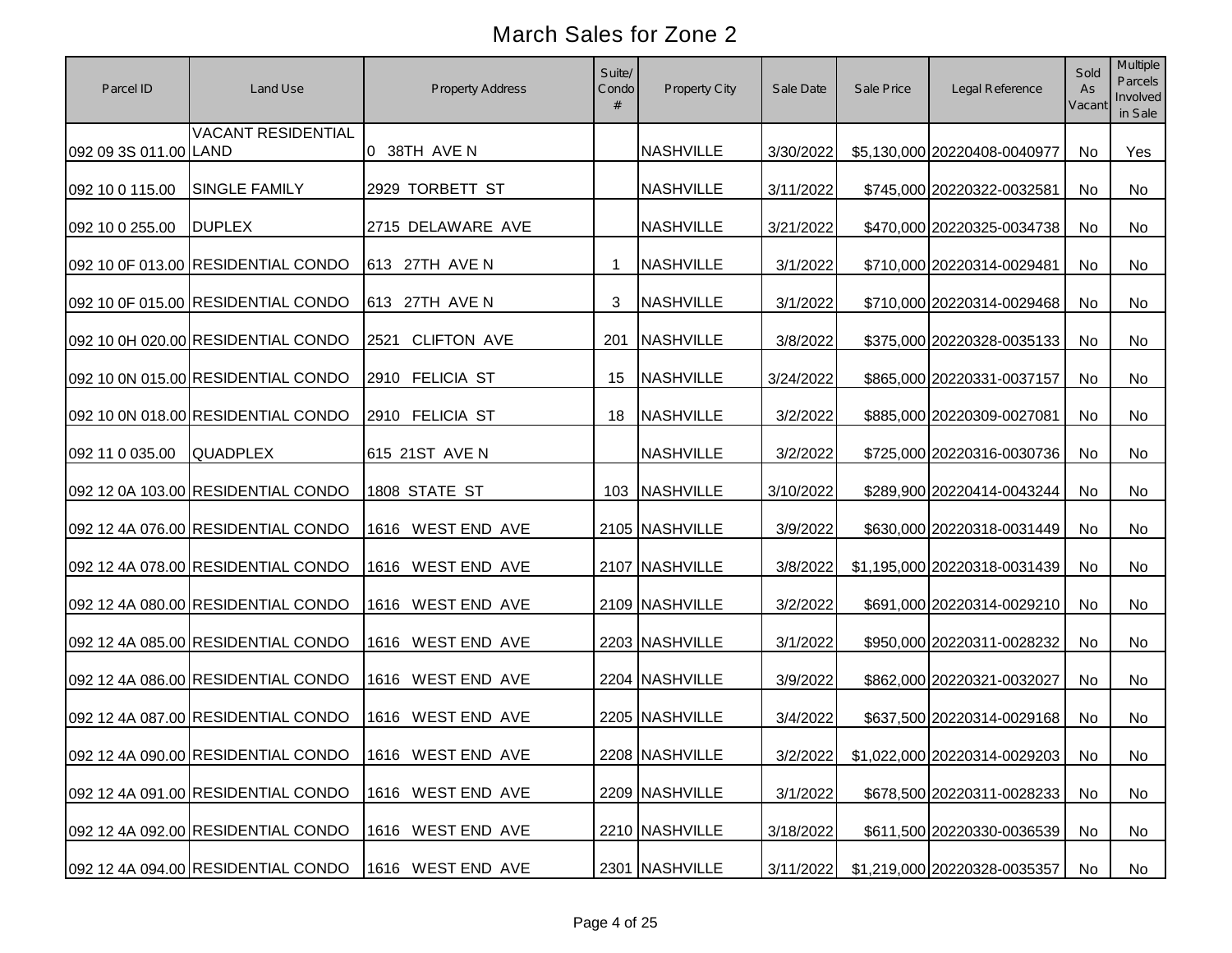| Parcel ID       | Land Use                                             | Property Address            | Suite/<br>Condo<br># | Property City    | Sale Date | Sale Price | Legal Reference               | Sold<br>As<br>Vacant | Multiple<br>Parcels<br>Involved<br>in Sale |
|-----------------|------------------------------------------------------|-----------------------------|----------------------|------------------|-----------|------------|-------------------------------|----------------------|--------------------------------------------|
|                 | 092 12 4A 096.00 RESIDENTIAL CONDO                   | 1616 WEST END AVE           |                      | 2303 NASHVILLE   | 3/11/2022 |            | \$965,000 20220325-0034749    | No                   | No                                         |
|                 | 092 12 4A 098.00 RESIDENTIAL CONDO                   | 1616 WEST END AVE           |                      | 2305 NASHVILLE   | 3/17/2022 |            | \$645,000 20220330-0036549    | No                   | No                                         |
|                 | 092 12 4A 099.00 RESIDENTIAL CONDO                   | 1616 WEST END AVE           |                      | 2306 NASHVILLE   | 3/17/2022 |            | \$919,000 20220330-0036526    | No                   | No                                         |
|                 | 092 12 4A 100.00 RESIDENTIAL CONDO                   | 1616 WEST END AVE           |                      | 2307 NASHVILLE   | 3/7/2022  |            | \$1,072,000 20220315-0030007  | No                   | No                                         |
|                 | 092 12 4A 101.00 RESIDENTIAL CONDO                   | 1616 WEST END AVE           |                      | 2308 NASHVILLE   | 3/7/2022  |            | \$1,037,000 20220318-0031445  | No                   | No                                         |
|                 | 092 12 4A 102.00 RESIDENTIAL CONDO                   | 1616 WEST END AVE           |                      | 2309 NASHVILLE   | 3/8/2022  |            | \$686,000 20220318-0031457    | No                   | No                                         |
|                 | 092 12 4A 103.00 RESIDENTIAL CONDO                   | 1616 WEST END AVE           |                      | 2310 NASHVILLE   | 3/8/2022  |            | \$619,000 20220318-0031438    | No                   | No                                         |
|                 | 092 12 4A 104.00 RESIDENTIAL CONDO                   | 1616 WEST END AVE           |                      | 2311 NASHVILLE   | 3/10/2022 |            | \$719,000 20220321-0032028    | No                   | No                                         |
|                 | 092 12 4A 105.00 RESIDENTIAL CONDO                   | 1616 WEST END AVE           |                      | 2401 NASHVILLE   | 3/29/2022 |            | \$1,329,000 20220405-0039022  | No                   | No                                         |
|                 | 092 12 4A 107.00 RESIDENTIAL CONDO                   | 1616 WEST END AVE           |                      | 2403 NASHVILLE   | 3/25/2022 |            | \$999,000 20220405-0039100    | No                   | No                                         |
|                 | 092 12 4A 108.00 RESIDENTIAL CONDO                   | <b>WEST END AVE</b><br>1616 |                      | 2404 NASHVILLE   | 3/25/2022 |            | \$892,000 20220405-0039097    | No                   | No                                         |
|                 | 092 12 4A 109.00 RESIDENTIAL CONDO                   | <b>WEST END AVE</b><br>1616 |                      | 2405 NASHVILLE   | 3/25/2022 |            | \$652,500 20220405-0039078    | No                   | No                                         |
|                 | 092 12 4A 110.00 RESIDENTIAL CONDO                   | 1616 WEST END AVE           |                      | 2406 NASHVILLE   | 3/30/2022 |            | \$934,000 20220412-0042010    | No                   | No                                         |
|                 | 092 12 4A 111.00 RESIDENTIAL CONDO                   | 1616 WEST END AVE           |                      | 2407 NASHVILLE   | 3/28/2022 |            | \$1,250,000 20220406-0040038  | No                   | No                                         |
|                 | 092 12 4A 112.00 RESIDENTIAL CONDO                   | 1616 WEST END AVE           |                      | 2408 NASHVILLE   | 3/28/2022 |            | \$1,052,000 20220406-0040070  | No                   | No                                         |
|                 | 092 12 4A 113.00 RESIDENTIAL CONDO                   | 1616 WEST END AVE           |                      | 2409 NASHVILLE   | 3/29/2022 |            | \$725,000 20220413-0043164    | No                   | No                                         |
|                 | 092 12 4A 114.00 RESIDENTIAL CONDO 1616 WEST END AVE |                             |                      | 2410 NASHVILLE   | 3/29/2022 |            | \$626,500 20220406-0040019 No |                      | No                                         |
|                 | 092 12 4A 117.00 RESIDENTIAL CONDO                   | 1616 WEST END AVE           |                      | 2502 NASHVILLE   | 3/31/2022 |            | \$890,155 20220412-0042189    | No                   | No                                         |
| 092 13 0 250.00 | <b>SINGLE FAMILY</b>                                 | 3804 DAKOTA AVE             |                      | <b>NASHVILLE</b> | 3/2/2022  |            | \$420,000 20220303-0024402    | No                   | No                                         |
| 092 13 0 349.00 | <b>SINGLE FAMILY</b>                                 | 3313 ELKINS AVE             |                      | <b>NASHVILLE</b> | 3/18/2022 |            | \$430,000 20220328-0035323    | No                   | No                                         |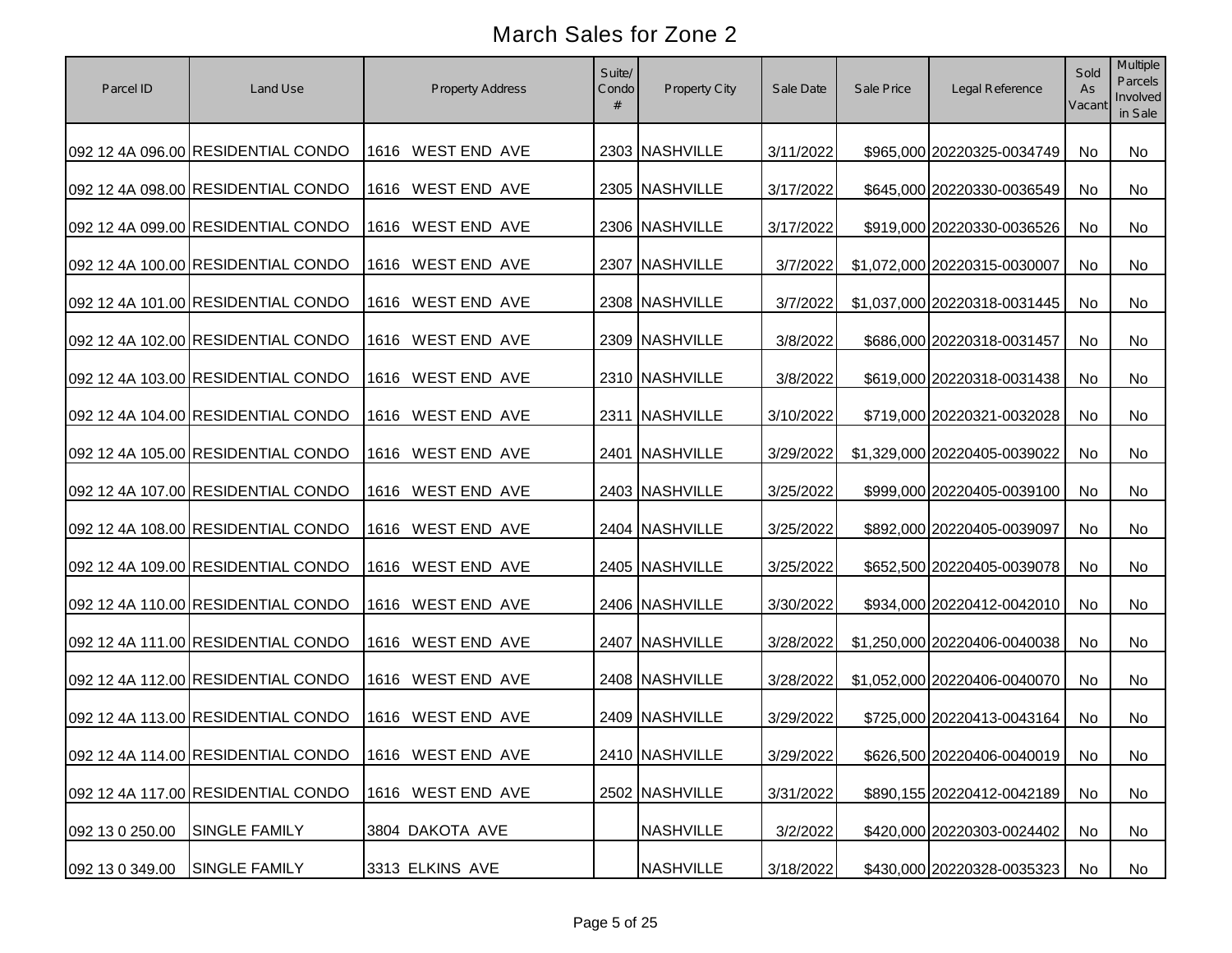| Parcel ID                     | Land Use                           | Property Address   | Suite/<br>Condo<br># | Property City    | Sale Date | Sale Price | Legal Reference               | Sold<br>As<br>Vacant | Multiple<br>Parcels<br>Involved<br>in Sale |
|-------------------------------|------------------------------------|--------------------|----------------------|------------------|-----------|------------|-------------------------------|----------------------|--------------------------------------------|
| 092 13 0 464.00               | <b>SINGLE FAMILY</b>               | 3803 PARK AVE      |                      | <b>NASHVILLE</b> | 3/31/2022 |            | \$1,309,999 20220404-0038477  | No                   | No                                         |
|                               | 092 16 0C 301.00 RESIDENTIAL CONDO | 807 18TH AVE S     |                      | 301 NASHVILLE    | 3/18/2022 |            | \$500,000 20220331-0037665    | No                   | No                                         |
|                               | 092 16 0C 314.00 RESIDENTIAL CONDO | 807 18TH AVE S     |                      | 314 NASHVILLE    | 3/18/2022 |            | \$275,000 20220329-0036396    | No                   | No                                         |
|                               | 092 16 0D 509.00 RESIDENTIAL CONDO | 1803 BROADWAY      |                      | 509 NASHVILLE    | 3/15/2022 |            | \$390,000 20220323-0033531    | No                   | No                                         |
|                               | 092 16 0D 516.00 RESIDENTIAL CONDO | 1803 BROADWAY      |                      | 516 NASHVILLE    | 3/11/2022 |            | \$350,000 20220323-0033353    | No                   | No                                         |
|                               | 092 16 0E 021.00 RESIDENTIAL CONDO | 1920 ADELICIA ST   |                      | 403 NASHVILLE    | 3/23/2022 |            | \$415,000 20220401-0038284    | No                   | No                                         |
|                               | 092 16 0E 083.00 RESIDENTIAL CONDO | 900 20TH AVE S     |                      | 1004 NASHVILLE   | 3/22/2022 |            | \$567,500 20220328-0035689    | No                   | No                                         |
|                               | 092 16 0E 108.00 RESIDENTIAL CONDO | 900 20TH AVE S     |                      | 1103 NASHVILLE   | 3/17/2022 |            | \$675,000 20220318-0031758    | No                   | No                                         |
|                               | 092 16 0E 114.00 RESIDENTIAL CONDO | 900 20TH AVE S     |                      | 1210 NASHVILLE   | 3/7/2022  |            | \$725,000 20220309-0026935    | No                   | No                                         |
|                               | 092 16 0E 140.00 RESIDENTIAL CONDO | 900 20TH AVE S     |                      | 1406 NASHVILLE   | 3/31/2022 |            | \$751,500 20220407-0040325    | No                   | No                                         |
|                               | 092 16 0E 153.00 RESIDENTIAL CONDO | 900 20TH AVE S     |                      | 1504 NASHVILLE   | 3/16/2022 |            | \$539,000 20220317-0030977    | No                   | No                                         |
|                               | 093 09 0A 022.00 RESIDENTIAL CONDO | 1510 DEMONBREUN ST |                      | 610 NASHVILLE    | 3/18/2022 |            | \$559,000 20220328-0035504    | No                   | No                                         |
|                               | 093 09 0A 097.00 RESIDENTIAL CONDO | 1510 DEMONBREUN ST |                      | 1401 NASHVILLE   | 3/11/2022 |            | \$495,000 20220323-0033317    | No                   | No                                         |
|                               | 093 13 0T 009.00 RESIDENTIAL CONDO | 812 13TH AVE S     |                      | <b>NASHVILLE</b> | 3/28/2022 |            | \$1,015,000 20220413-0042819  | No                   | No                                         |
| 093 13 3B 002.00 LAND         | <b>VACANT RESIDENTIAL</b>          | 1402 B SOUTH ST    |                      | <b>NASHVILLE</b> | 3/4/2022  |            | \$520,000 20220308-0026302    | Yes                  | No                                         |
| 102 04 0 079.00               | <b>SINGLE FAMILY</b>               | 6503 PREMIER DR    |                      | <b>NASHVILLE</b> | 3/21/2022 |            | \$350,000 20220329-0035985    | No                   | No                                         |
| 102 04 0 079.00 SINGLE FAMILY |                                    | 6503 PREMIER DR    |                      | <b>NASHVILLE</b> | 3/21/2022 |            | \$365,000 20220329-0035986 No |                      | No                                         |
|                               | 102 04 0D 001.00 RESIDENTIAL CONDO | 412 MERCOMATIC DR  |                      | <b>NASHVILLE</b> | 3/25/2022 |            | \$680,000 20220408-0040905    | No                   | No                                         |
|                               | 102 04 0D 002.00 RESIDENTIAL CONDO | 414 MERCOMATIC DR  |                      | <b>NASHVILLE</b> | 3/30/2022 |            | \$679,900 20220406-0039915    | No                   | No                                         |
| 102 08 0 104.00               | <b>SINGLE FAMILY</b>               | 6440 FLEETWOOD DR  |                      | <b>NASHVILLE</b> | 3/9/2022  |            | \$925,000 20220311-0028682    | No                   | No                                         |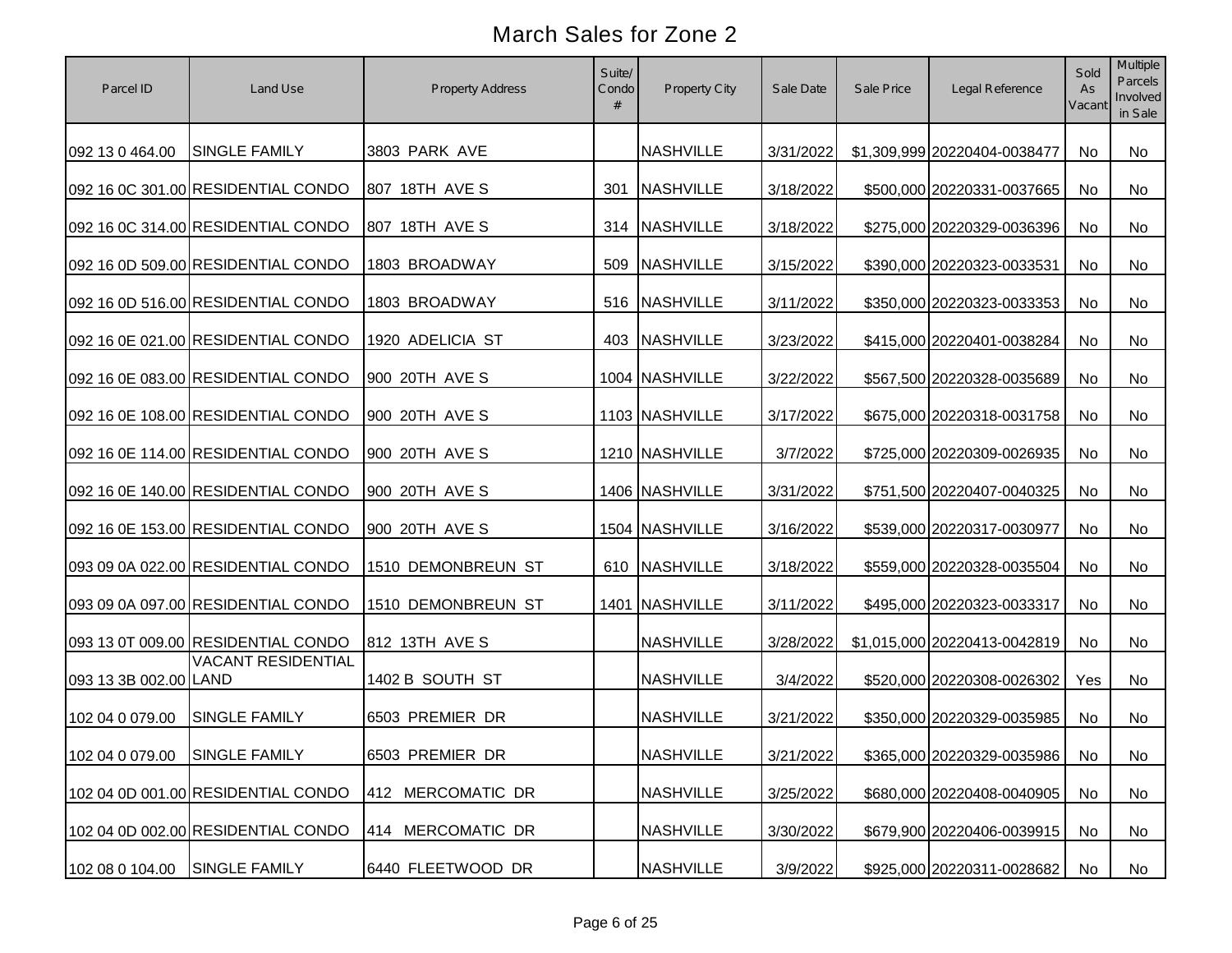| Parcel ID                      | Land Use                                 | Property Address      | Suite/<br>Condo<br># | Property City    | Sale Date | Sale Price | Legal Reference               | Sold<br>As<br>Vacant | Multiple<br>Parcels<br>Involved<br>in Sale |
|--------------------------------|------------------------------------------|-----------------------|----------------------|------------------|-----------|------------|-------------------------------|----------------------|--------------------------------------------|
| 102 11 0 055.00                | <b>SINGLE FAMILY</b>                     | 848 W HILLWOOD DR     |                      | <b>NASHVILLE</b> | 3/11/2022 |            | \$1,850,000 20220314-0029436  | No                   | No                                         |
| 102 14 0 036.00                | <b>SINGLE FAMILY</b>                     | 725 NEWBERRY RD       |                      | <b>NASHVILLE</b> | 3/15/2022 |            | \$800,000 20220321-0031927    | No                   | No                                         |
| 102 14 0 037.00                | <b>SINGLE FAMILY</b>                     | 721 NEWBERRY RD       |                      | <b>NASHVILLE</b> | 3/31/2022 |            | \$2,600,000 20220401-0037856  | No                   | No                                         |
| 102 15 0 086.00                | <b>SINGLE FAMILY</b>                     | 719 STARLIT RD        |                      | <b>NASHVILLE</b> | 3/21/2022 |            | \$900,000 20220324-0033797    | No                   | No                                         |
| 103 01 0 113.00                | <b>VACANT RESIDENTIAL</b><br><b>LAND</b> | 6128 HILL CIR         |                      | <b>NASHVILLE</b> | 3/30/2022 |            | \$575,000 20220404-0038398    | Yes                  | No                                         |
| 103 01 0 114.00                | <b>VACANT RESIDENTIAL</b><br><b>LAND</b> | 222 MARCIA AVE        |                      | <b>NASHVILLE</b> | 3/23/2022 |            | \$1,050,000 20220328-0035691  | Yes                  | No                                         |
|                                | 103 01 0E 001.00 RESIDENTIAL CONDO       | 224 MARCIA AVE        |                      | <b>NASHVILLE</b> | 3/11/2022 |            | \$995,000 20220406-0040134    | No                   | No                                         |
| 103 02 0 180.00                | <b>SINGLE FAMILY</b>                     | 5506 VAUGHT DR        |                      | <b>NASHVILLE</b> | 3/7/2022  |            | \$464,900 20220318-0031486    | No                   | No                                         |
| 103 02 0D 007.00 SINGLE FAMILY |                                          | 5749 MAUDINA AVE      |                      | <b>NASHVILLE</b> | 3/28/2022 |            | \$675,000 20220330-0036592    | No                   | No                                         |
|                                | 103 02 0S 019.00 RESIDENTIAL CONDO       | 239 WHITE BRIDGE PIKE | 19                   | <b>NASHVILLE</b> | 3/31/2022 |            | \$687,000 20220404-0038341    | No                   | No                                         |
|                                | 103 02 0W 006.00 RESIDENTIAL CONDO       | 122 F OCEOLA AVE      |                      | <b>NASHVILLE</b> | 3/21/2022 |            | \$610,000 20220329-0036067    | No                   | <b>No</b>                                  |
|                                | 103 02 0W 007.00 RESIDENTIAL CONDO       | 122 G OCEOLA AVE      |                      | <b>NASHVILLE</b> | 3/21/2022 |            | \$560,000 20220329-0036264    | No                   | No                                         |
|                                | 103 02 0W 008.00 RESIDENTIAL CONDO       | 122 H OCEOLA AVE      |                      | <b>NASHVILLE</b> | 3/21/2022 |            | \$560,000 20220329-0036262    | No                   | No                                         |
|                                | 103 02 0Z 002.00 RESIDENTIAL CONDO       | 120 A OCEOLA AVE      |                      | <b>NASHVILLE</b> | 3/31/2022 |            | \$790,000 20220401-0037891    | <b>No</b>            | <b>No</b>                                  |
|                                | 103 02 3B 012.00 RESIDENTIAL CONDO       | 107 DEMOSS RD         | 4                    | <b>NASHVILLE</b> | 3/1/2022  |            | \$783,000 20220309-0027331    | No                   | No                                         |
| 103 03 0 083.00                | <b>SINGLE FAMILY</b>                     | 5206 WYOMING AVE      |                      | <b>NASHVILLE</b> | 3/11/2022 |            | \$1,400,000 20220314-0029347  | <b>No</b>            | No                                         |
| 103 03 0 234.00 SINGLE FAMILY  |                                          | 4810 NEBRASKA AVE     |                      | <b>NASHVILLE</b> | 3/25/2022 |            | \$700,000 20220330-0037040 No |                      | No                                         |
| 103 03 0 282.00                | <b>SINGLE FAMILY</b>                     | 221 54TH AVE N        |                      | <b>NASHVILLE</b> | 3/21/2022 |            | \$1,085,400 20220330-0036975  | No                   | No                                         |
| 103 04 0 333.00                | <b>SINGLE FAMILY</b>                     | 4112 MEDIA ST         |                      | <b>NASHVILLE</b> | 3/11/2022 |            | \$1,540,000 20220316-0030701  | No                   | No                                         |
| 103 04 0 358.00                | <b>SINGLE FAMILY</b>                     | 4108 NEBRASKA AVE     |                      | <b>NASHVILLE</b> | 3/29/2022 |            | \$720,000 20220401-0038108    | No                   | No                                         |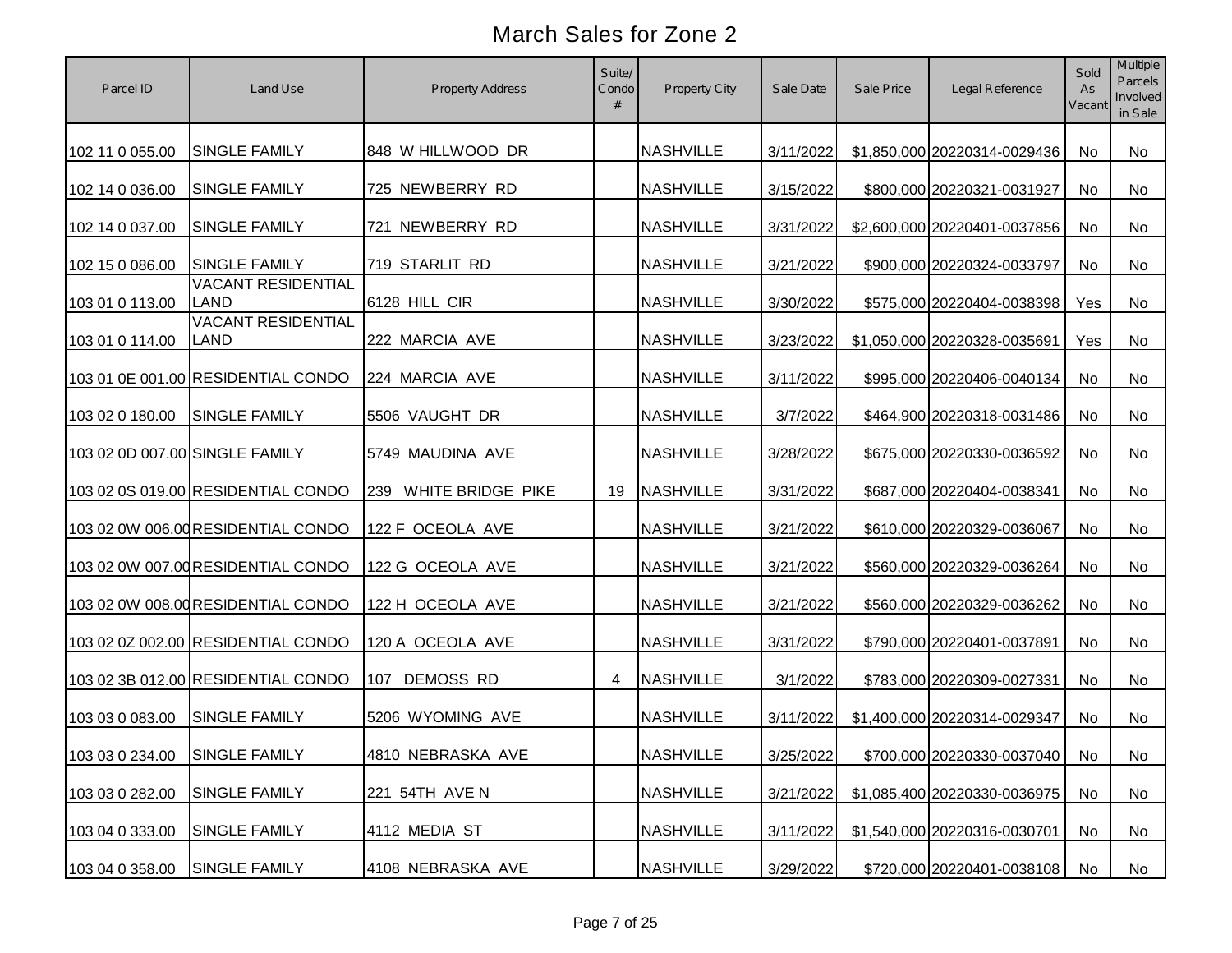| Parcel ID                     | Land Use                           | Property Address  | Suite/<br>Condo<br># | Property City    | Sale Date | Sale Price | Legal Reference                           | Sold<br>As<br>Vacant | Multiple<br>Parcels<br>Involved<br>in Sale |
|-------------------------------|------------------------------------|-------------------|----------------------|------------------|-----------|------------|-------------------------------------------|----------------------|--------------------------------------------|
| 103 04 0 394.00               | <b>DUPLEX</b>                      | 4102 COLORADO AVE |                      | <b>NASHVILLE</b> | 3/3/2022  |            | \$880,000 20220304-0024872                | No                   | No                                         |
| 103 04 0 408.00               | SINGLE FAMILY                      | 4011 NEBRASKA AVE |                      | <b>NASHVILLE</b> | 3/23/2022 |            | \$1,775,000 20220330-0037133              | No                   | No                                         |
| 103 04 0 491.00               | <b>SINGLE FAMILY</b>               | 4203 UTAH AVE     |                      | <b>NASHVILLE</b> | 3/11/2022 |            | \$1,350,000 20220321-0032369              | No                   | No                                         |
| 103 04 0 492.00               | <b>SINGLE FAMILY</b>               | 4201 UTAH AVE     |                      | <b>NASHVILLE</b> | 3/11/2022 |            | \$1,456,299 20220325-0034803              | No                   | No                                         |
|                               | 103 04 0Z 002.00 RESIDENTIAL CONDO | 4305 B UTAH AVE   |                      | <b>NASHVILLE</b> | 3/9/2022  |            | \$1,725,000 20220321-0032159              | No                   | No                                         |
|                               | 103 04 3A 002.00 RESIDENTIAL CONDO | 116 47TH AVE N    |                      | <b>NASHVILLE</b> | 3/9/2022  |            | \$1,473,245 20220318-0031551              | No                   | No                                         |
| 103 05 0 042.00               | <b>SINGLE FAMILY</b>               | 5706 STONEWAY TRL |                      | <b>NASHVILLE</b> | 3/22/2022 |            | \$760,000 20220324-0034053                | No                   | No                                         |
|                               | 103 06 0J 002.00 RESIDENTIAL CONDO | 5543 KNOB RD      |                      | <b>NASHVILLE</b> | 3/31/2022 |            | \$950,000 20220404-0038361                | No                   | No                                         |
| 103 08 0 172.00               | SINGLE FAMILY                      | 507 WILSON BLVD   |                      | <b>NASHVILLE</b> | 3/18/2022 |            | \$900,000 20220328-0035670                | No                   | No                                         |
| 103 08 0 228.00               | <b>SINGLE FAMILY</b>               | 4028 ABERDEEN RD  |                      | <b>NASHVILLE</b> | 3/11/2022 |            | \$1,633,000 20220315-0030041              | No                   | No                                         |
|                               | 103 08 0A 053.00 RESIDENTIAL CONDO | 4425 WESTLAWN DR  |                      | C207 NASHVILLE   | 3/23/2022 |            | \$260,000 20220331-0037449                | No                   | No                                         |
|                               | 103 08 0A 055.00 RESIDENTIAL CONDO | 4425 WESTLAWN DR  |                      | C304 NASHVILLE   | 3/1/2022  |            | \$240,000 20220310-0027563                | No                   | No                                         |
|                               | 103 08 0B 304.00 RESIDENTIAL CONDO | 304 SLOAN RD      |                      | <b>NASHVILLE</b> | 3/7/2022  |            | \$360,000 20220308-0026342                | No                   | No                                         |
|                               | 103 08 0B 322.00 RESIDENTIAL CONDO | 322 SLOAN RD      |                      | <b>NASHVILLE</b> | 3/28/2022 |            | \$396,500 20220406-0039580                | <b>No</b>            | <b>No</b>                                  |
|                               | 103 08 0B 414.00 RESIDENTIAL CONDO | 414 SLOAN RD      |                      | <b>NASHVILLE</b> | 3/2/2022  |            | \$375,000 20220308-0026411                | No                   | No                                         |
| 103 10 0 050.00               | <b>SINGLE FAMILY</b>               | 703 CANEBRAKE DR  |                      | <b>NASHVILLE</b> | 3/17/2022 |            | \$580,000 20220321-0032043                | No                   | No                                         |
| 103 12 0 015.00 SINGLE FAMILY |                                    | 229 CHEROKEE RD   |                      | <b>NASHVILLE</b> |           |            | 3/25/2022 \$1,535,000 20220328-0035717 No |                      | No                                         |
| 103 12 0 257.00               | <b>SINGLE FAMILY</b>               | 3905 VALLEY RD    |                      | <b>NASHVILLE</b> | 3/1/2022  |            | \$1,150,000 20220302-0023912              | No                   | No                                         |
|                               | 103 12 0C 021.00 RESIDENTIAL CONDO | 3831 WEST END AVE | 21                   | <b>NASHVILLE</b> | 3/8/2022  |            | \$250,000 20220316-0030802                | No                   | No                                         |
| 103 14 0 010.00               | <b>SINGLE FAMILY</b>               | 80 BROOKWOOD TER  |                      | <b>NASHVILLE</b> | 3/21/2022 |            | \$785,000 20220324-0033728                | No                   | No                                         |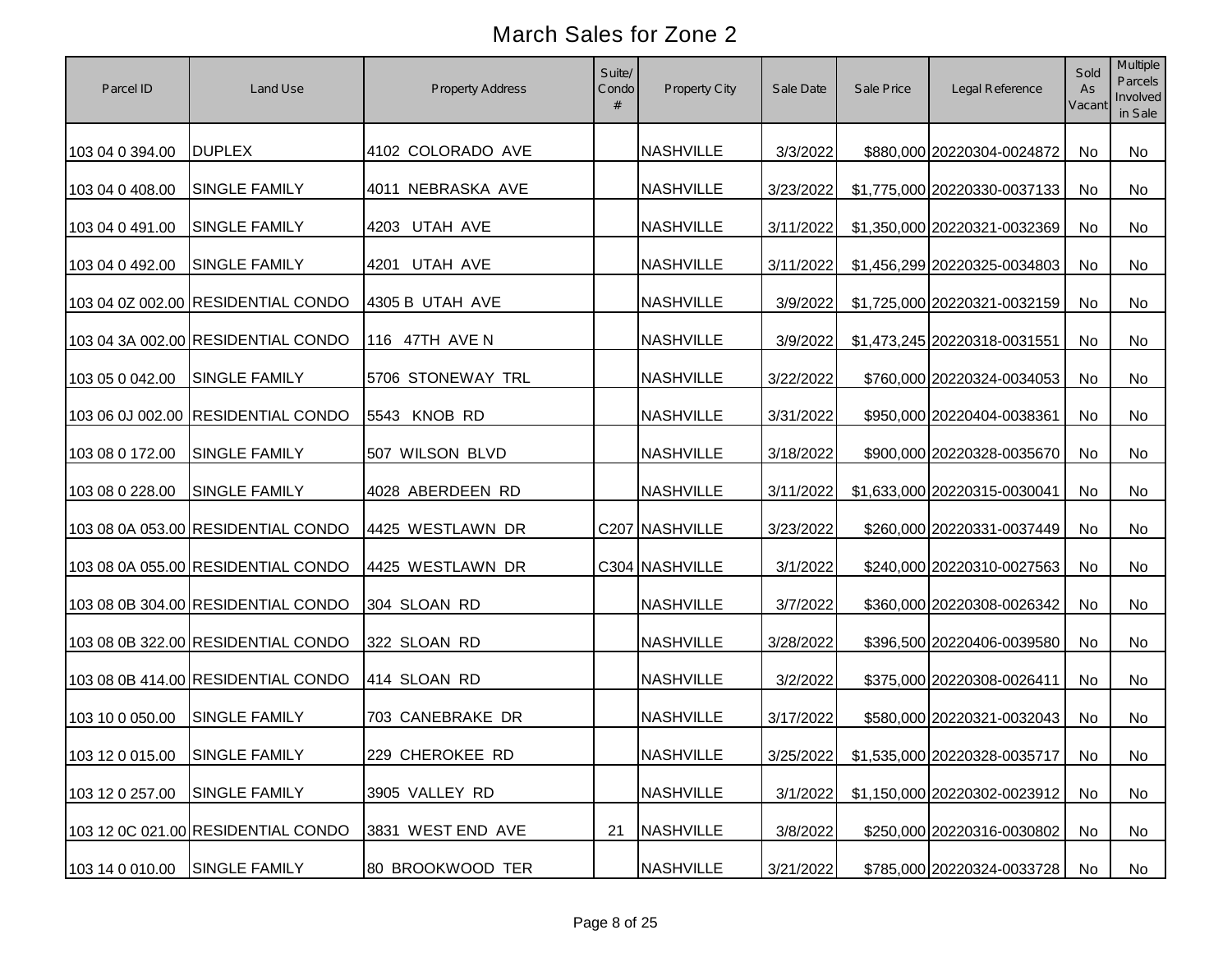| Parcel ID       | Land Use                           | Property Address   | Suite/<br>Condo<br># | Property City    | Sale Date | Sale Price | Legal Reference              | Sold<br>As<br>Vacant | Multiple<br>Parcels<br>Involved<br>in Sale |
|-----------------|------------------------------------|--------------------|----------------------|------------------|-----------|------------|------------------------------|----------------------|--------------------------------------------|
|                 | 103 15 0B 148.00 RESIDENTIAL CONDO | 4487 POST PL       |                      | 148 NASHVILLE    | 3/28/2022 |            | \$350,000 20220407-0040279   | No                   | No                                         |
|                 | 103 16 0C 606.00 RESIDENTIAL CONDO | 4225 HARDING PIKE  |                      | 606 NASHVILLE    | 3/7/2022  |            | \$239,900 20220310-0027483   | No                   | No                                         |
|                 | 103 16 0D 205.00 RESIDENTIAL CONDO | 3909 WHITLAND AVE  |                      | 205 NASHVILLE    | 3/10/2022 |            | \$250,000 20220321-0031907   | No                   | No                                         |
|                 | 103 16 0F 001.00 RESIDENTIAL CONDO | 3855 WHITLAND AVE  |                      | <b>NASHVILLE</b> | 3/14/2022 |            | \$425,000 20220323-0033522   | No                   | No                                         |
| 104 01 0 249.00 | <b>SINGLE FAMILY</b>               | 3600 PILCHER AVE   |                      | <b>NASHVILLE</b> | 3/28/2022 |            | \$1,300,000 20220408-0041078 | No                   | No                                         |
|                 | 104 01 0F 008.00 RESIDENTIAL CONDO | 353 SYLVAN PARK LN |                      | <b>NASHVILLE</b> | 3/11/2022 |            | \$630,000 20220314-0029379   | No                   | No                                         |
| 104 02 0 158.00 | <b>SINGLE FAMILY</b>               | 3102 BELWOOD ST    |                      | <b>NASHVILLE</b> | 3/2/2022  |            | \$869,000 20220304-0025102   | No                   | No                                         |
|                 | 104 02 0F 004.00 RESIDENTIAL CONDO | 3204 WEST END CIR  | 4                    | <b>NASHVILLE</b> | 3/17/2022 |            | \$250,000 20220329-0036151   | No                   | No                                         |
|                 | 104 02 0T 402.00 RESIDENTIAL CONDO | 3014 HEDRICK ST    |                      | 402 NASHVILLE    | 3/10/2022 |            | \$495,000 20220314-0029507   | No                   | No                                         |
|                 | 104 02 0W 301.00 RESIDENTIAL CONDO | 117 30TH AVE N     | 301                  | <b>NASHVILLE</b> | 3/30/2022 |            | \$549,900 20220331-0037238   | No                   | No                                         |
|                 | 104 02 0W 702.00 RESIDENTIAL CONDO | 117 30TH AVE N     |                      | 702 NASHVILLE    | 3/23/2022 |            | \$850,000 20220328-0035136   | No                   | No                                         |
|                 | 104 02 1H 005.00 RESIDENTIAL CONDO | 3128 BELWOOD ST    |                      | 103 NASHVILLE    | 3/18/2022 |            | \$316,000 20220321-0031913   | No                   | No                                         |
|                 | 104 02 2K 104.00 RESIDENTIAL CONDO | 210 30TH AVE N     |                      | 104 NASHVILLE    | 3/30/2022 |            | \$575,000 20220411-0041521   | No                   | No                                         |
|                 | 104 02 2K 202.00 RESIDENTIAL CONDO | 210 30TH AVE N     |                      | 202 NASHVILLE    | 3/4/2022  |            | \$424,900 20220314-0029716   | No                   | <b>No</b>                                  |
|                 | 104 02 2K 206.00 RESIDENTIAL CONDO | 210 30TH AVE N     |                      | 206 NASHVILLE    | 3/22/2022 |            | \$425,000 20220330-0036980   | No                   | No                                         |
|                 | 104 02 2K 208.00 RESIDENTIAL CONDO | 210 30TH AVE N     |                      | 208 NASHVILLE    | 3/31/2022 |            | \$465,000 20220408-0041464   | No                   | No                                         |
|                 | 104 02 2K 210.00 RESIDENTIAL CONDO | 210 30TH AVE N     |                      | 210 NASHVILLE    | 3/4/2022  |            | \$433,000 20220314-0029628   | No                   | No                                         |
|                 | 104 02 2K 212.00 RESIDENTIAL CONDO | 210 30TH AVE N     |                      | 212 NASHVILLE    | 3/31/2022 |            | \$440,000 20220411-0041568   | No                   | No                                         |
|                 | 104 02 2K 214.00 RESIDENTIAL CONDO | 210 30TH AVE N     |                      | 214 NASHVILLE    | 3/21/2022 |            | \$480,000 20220330-0036650   | No                   | No                                         |
|                 | 104 02 2K 215.00 RESIDENTIAL CONDO | 210 30TH AVE N     |                      | 215 NASHVILLE    | 3/24/2022 |            | \$477,500 20220401-0038187   | No                   | No                                         |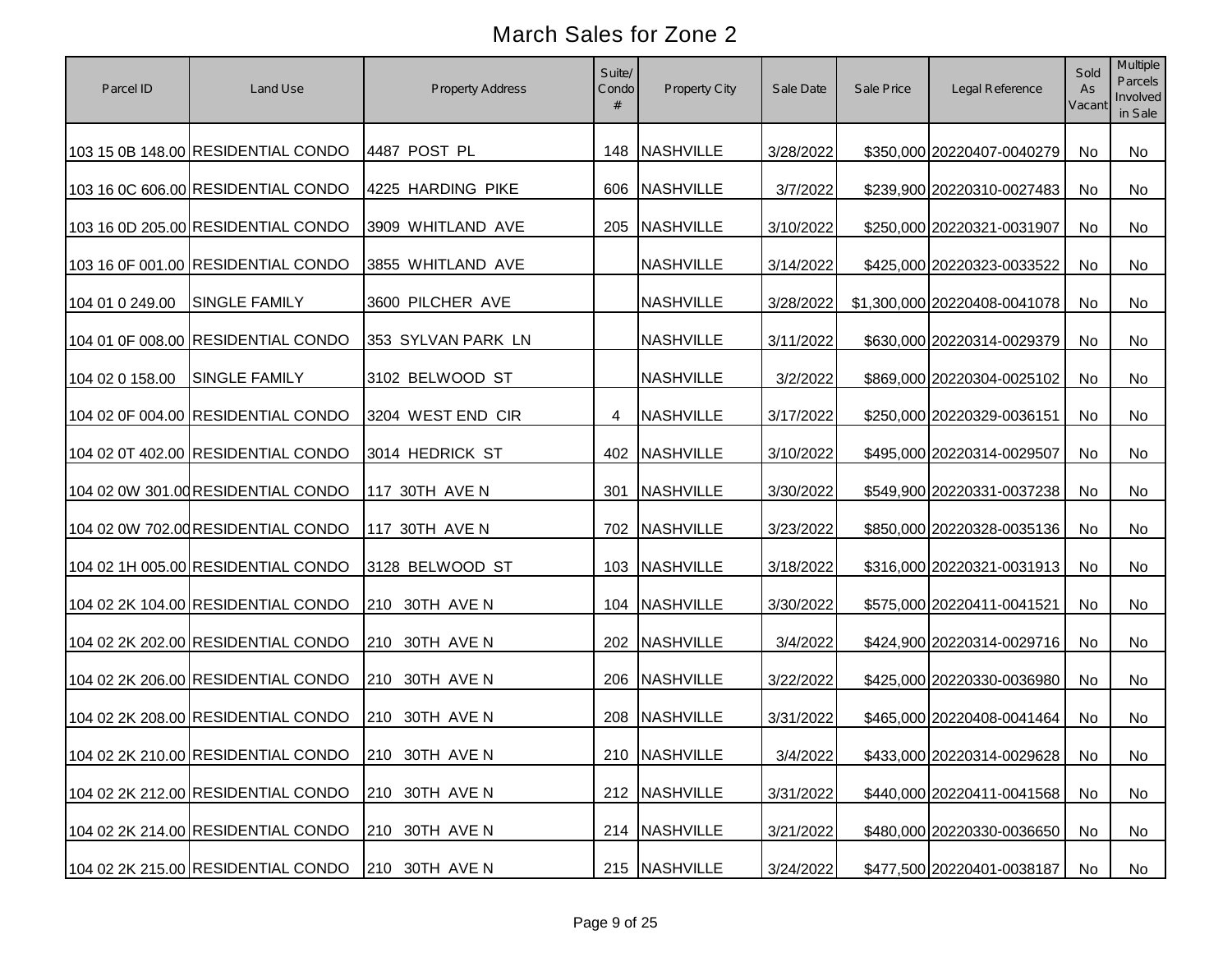| Parcel ID                      | Land Use                           | <b>Property Address</b> | Suite/<br>Condo<br># | Property City    | Sale Date | Sale Price | Legal Reference               | Sold<br>As<br>Vacant | Multiple<br>Parcels<br>Involved<br>in Sale |
|--------------------------------|------------------------------------|-------------------------|----------------------|------------------|-----------|------------|-------------------------------|----------------------|--------------------------------------------|
|                                | 104 02 2K 301.00 RESIDENTIAL CONDO | 210 30TH AVE N          | 301                  | <b>NASHVILLE</b> | 3/30/2022 |            | \$470,000 20220408-0041416    | No                   | No                                         |
|                                | 104 02 2K 308.00 RESIDENTIAL CONDO | 210 30TH AVE N          |                      | 308 NASHVILLE    | 3/31/2022 |            | \$465,000 20220411-0041536    | No                   | No                                         |
|                                | 104 02 2K 309.00 RESIDENTIAL CONDO | 210 30TH AVE N          |                      | 309 NASHVILLE    | 3/28/2022 |            | \$465,000 20220406-0039576    | No                   | No                                         |
|                                | 104 02 2K 312.00 RESIDENTIAL CONDO | 210 30TH AVE N          |                      | 312 NASHVILLE    | 3/31/2022 |            | \$449,900 20220411-0041525    | No                   | No                                         |
|                                | 104 02 2K 314.00 RESIDENTIAL CONDO | 210 30TH AVE N          |                      | 314 NASHVILLE    | 3/11/2022 |            | \$480,000 20220323-0033237    | No                   | No                                         |
|                                | 104 02 2K 315.00 RESIDENTIAL CONDO | 210 30TH AVE N          |                      | 315 NASHVILLE    | 3/11/2022 |            | \$475,000 20220321-0032427    | No                   | No                                         |
|                                | 104 02 2K 405.00 RESIDENTIAL CONDO | 210 30TH AVE N          |                      | 405 NASHVILLE    | 3/31/2022 |            | \$495,000 20220411-0041592    | No                   | No                                         |
|                                | 104 02 2K 406.00 RESIDENTIAL CONDO | 210 30TH AVE N          |                      | 406 NASHVILLE    | 3/30/2022 |            | \$475,000 20220408-0041509    | No                   | No                                         |
|                                | 104 04 0E 609.00 RESIDENTIAL CONDO | 1101 18TH AVE S         |                      | 609 NASHVILLE    | 3/30/2022 |            | \$515,000 20220408-0040774    | No                   | No                                         |
| 104 05 0 172.00                | SINGLE FAMILY                      | 3706 PRINCETON AVE      |                      | <b>NASHVILLE</b> | 3/14/2022 |            | \$1,050,000 20220324-0034020  | No                   | No                                         |
| 104 05 0 229.00                | SINGLE FAMILY                      | 3707 WESTBROOK AVE      |                      | <b>NASHVILLE</b> | 3/15/2022 |            | \$1,005,000 20220317-0031084  | No                   | No                                         |
| 104 05 0 331.00                | <b>SINGLE FAMILY</b>               | 307 GREENWAY AVE        |                      | <b>NASHVILLE</b> | 3/31/2022 |            | \$799,900 20220401-0037906    | No                   | No                                         |
| 104 05 0R 002.00 SINGLE FAMILY |                                    | 530 ACKLEN PARK DR      |                      | <b>NASHVILLE</b> | 3/23/2022 |            | \$760,000 20220331-0037207    | No                   | No                                         |
| 104 08 0 379.00                | <b>SINGLE FAMILY</b>               | 1501 VILLA PL           |                      | <b>NASHVILLE</b> | 3/8/2022  |            | \$1,660,000 20220318-0031591  | <b>No</b>            | No                                         |
|                                | 104 08 0R 001.00 RESIDENTIAL CONDO | 1626 19TH AVE S         |                      | <b>NASHVILLE</b> | 3/8/2022  |            | \$864,900 20220413-0042611    | No                   | No                                         |
| 104 10 0O 005.00 SINGLE FAMILY |                                    | 117 RANSOM AVE          |                      | <b>NASHVILLE</b> | 3/1/2022  |            | \$1,495,000 20220314-0029565  | No                   | No                                         |
| 104 11 0 068.00 SINGLE FAMILY  |                                    | 2705 ACKLEN AVE         |                      | <b>NASHVILLE</b> | 3/1/2022  |            | \$925,000 20220307-0025736 No |                      | No                                         |
|                                | 104 13 0D 012.00 RESIDENTIAL CONDO | 420 BOWLING AVE         |                      | <b>NASHVILLE</b> | 3/11/2022 |            | \$299,000 20220316-0030632    | No                   | No                                         |
|                                | 104 13 0F 124.00 RESIDENTIAL CONDO | 124 BRIGHTON CLOSE      |                      | <b>NASHVILLE</b> | 3/9/2022  |            | \$1,200,000 20220316-0030615  | No                   | No                                         |
|                                | 104 13 0F 129.00 RESIDENTIAL CONDO | 129 BRIGHTON CLOSE      |                      | <b>NASHVILLE</b> | 3/11/2022 |            | \$1,055,000 20220316-0030893  | No                   | No                                         |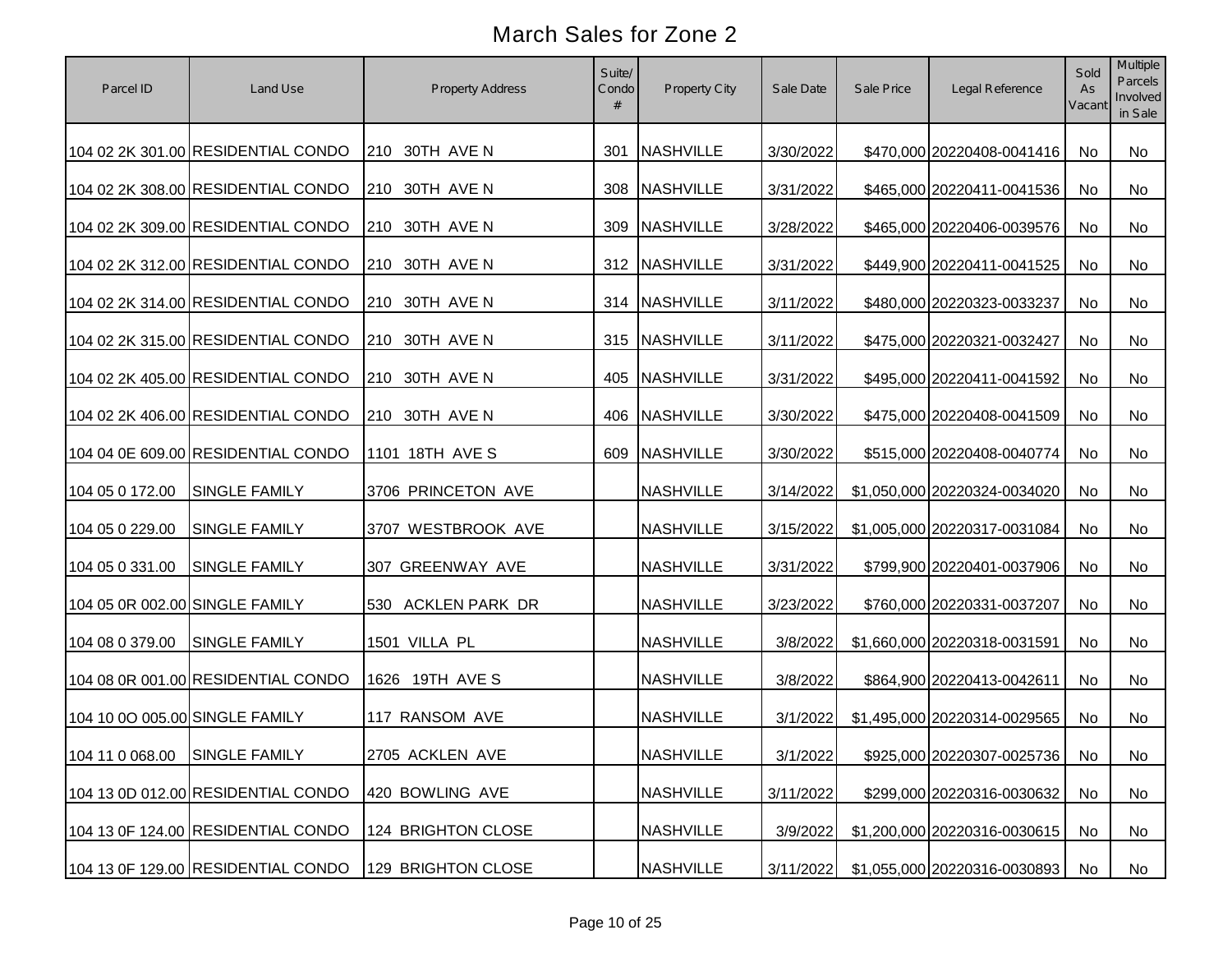| Parcel ID       | Land Use                           | Property Address    | Suite/<br>Condo<br># | Property City    | Sale Date | Sale Price | Legal Reference               | Sold<br>As<br>Vacant | Multiple<br>Parcels<br>Involved<br>in Sale |
|-----------------|------------------------------------|---------------------|----------------------|------------------|-----------|------------|-------------------------------|----------------------|--------------------------------------------|
|                 | 104 13 0F 142.00 RESIDENTIAL CONDO | 142 BRIGHTON CLOSE  |                      | <b>NASHVILLE</b> | 3/14/2022 |            | \$950,000 20220325-0034636    | No                   | No                                         |
| 104 14 0 020.00 | <b>SINGLE FAMILY</b>               | 2524 SHARONDALE DR  |                      | <b>NASHVILLE</b> | 3/1/2022  |            | \$550,000 20220311-0028519    | No                   | No                                         |
| 104 14 0 308.00 | ZERO LOT LINE                      | 2814 A WESTWOOD AVE |                      | <b>NASHVILLE</b> | 3/28/2022 |            | \$411,000 20220330-0036787    | No                   | No                                         |
| 104 15 0 261.00 | <b>DUPLEX</b>                      | 2120 W LINDEN AVE   |                      | <b>NASHVILLE</b> | 3/14/2022 |            | \$850,000 20220329-0035833    | No                   | No                                         |
| 104 15 0 292.00 | SINGLE FAMILY                      | 2612 WESTWOOD AVE   |                      | <b>NASHVILLE</b> | 3/21/2022 |            | \$1,050,000 20220329-0036463  | No                   | No                                         |
| 104 15 0 311.00 | <b>SINGLE FAMILY</b>               | 2509 W LINDEN AVE   |                      | <b>NASHVILLE</b> | 3/23/2022 |            | \$806,000 20220330-0036889    | No                   | No                                         |
| 104 16 0 036.00 | <b>SINGLE FAMILY</b>               | 2200 18TH AVE S     |                      | <b>NASHVILLE</b> | 3/24/2022 |            | \$1,200,000 20220419-0045125  | No                   | No                                         |
| 104 16 0 242.00 | <b>RESIDENTIAL</b><br>COMBO/MISC   | 1902 SWEETBRIAR AVE |                      | <b>NASHVILLE</b> | 3/1/2022  |            | \$1,242,250 20220311-0028555  | No                   | No                                         |
| 105 01 0 132.00 | SINGLE FAMILY                      | 1008 C VILLA PL     |                      | <b>NASHVILLE</b> | 3/17/2022 |            | \$675,000 20220324-0033716    | No                   | No                                         |
|                 | 105 02 1Q 301.00 RESIDENTIAL CONDO | 920 SOUTH ST        | 301                  | <b>NASHVILLE</b> | 3/24/2022 |            | \$556,300 20220418-0044028    | No                   | No                                         |
| 105 05 0 070.00 | SINGLE FAMILY                      | 1605 15TH AVE S     |                      | <b>NASHVILLE</b> | 3/7/2022  |            | \$689,000 20220308-0026320    | No                   | No                                         |
| 105 05 0 231.00 | <b>TRIPLEX</b>                     | 1101 SUMMIT AVE     |                      | <b>NASHVILLE</b> | 3/1/2022  |            | \$590,000 20220310-0027789    | No                   | No                                         |
| 105 05 0 231.00 | <b>TRIPLEX</b>                     | 1101 SUMMIT AVE     |                      | <b>NASHVILLE</b> | 3/1/2022  |            | \$625,000 20220310-0027790    | No                   | No                                         |
| 105 05 0 542.00 | <b>DUPLEX</b>                      | 1107 SUMMIT AVE     |                      | <b>NASHVILLE</b> | 3/2/2022  |            | \$485,000 20220303-0024380    | No                   | No                                         |
|                 | 105 05 0Z 001.00 RESIDENTIAL CONDO | 1116 ARGYLE AVE     |                      | <b>NASHVILLE</b> | 3/28/2022 |            | \$730,000 20220405-0039281    | No                   | No                                         |
|                 | 105 05 1C 001.00 RESIDENTIAL CONDO | 1219 A 14TH AVE S   |                      | <b>NASHVILLE</b> | 3/31/2022 |            | \$775,000 20220407-0040364    | No                   | No                                         |
|                 | 105 05 1C 002.00 RESIDENTIAL CONDO | 1219 B 14TH AVE S   |                      | <b>NASHVILLE</b> | 3/9/2022  |            | \$765,000 20220311-0028527 No |                      | No                                         |
|                 | 105 09 2K 001.00 RESIDENTIAL CONDO | 1801 HILLSIDE AVE   |                      | <b>NASHVILLE</b> | 3/9/2022  |            | \$925,000 20220323-0033668    | No                   | No                                         |
|                 | 105 09 2K 002.00 RESIDENTIAL CONDO | 1710 10TH AVE S     |                      | <b>NASHVILLE</b> | 3/4/2022  |            | \$940,000 20220310-0027514    | No                   | No                                         |
|                 | 105 09 41 001.00 RESIDENTIAL CONDO | 1009 A CALDWELL AVE |                      | <b>NASHVILLE</b> | 3/17/2022 |            | \$1,030,000 20220420-0045494  | No                   | No                                         |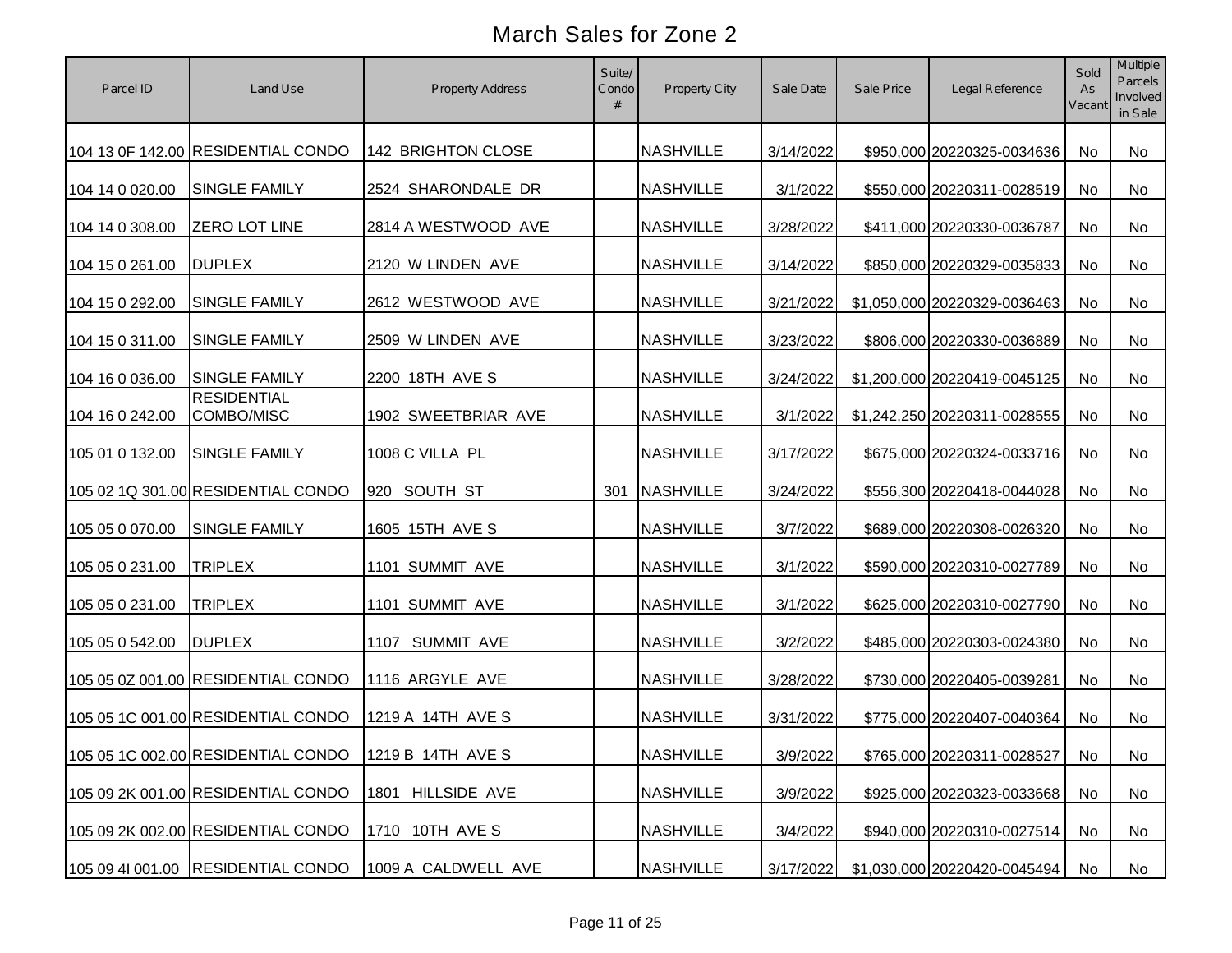| Parcel ID                     | Land Use                           | <b>Property Address</b> | Suite/<br>Condo<br># | Property City    | Sale Date | Sale Price | Legal Reference                    | Sold<br>As<br>Vacant | Multiple<br>Parcels<br>Involved<br>in Sale |
|-------------------------------|------------------------------------|-------------------------|----------------------|------------------|-----------|------------|------------------------------------|----------------------|--------------------------------------------|
|                               | 105 10 0C 105.00 RESIDENTIAL CONDO | 760 WEDGEWOOD PARK      |                      | 105 NASHVILLE    | 3/22/2022 |            | \$490,000 20220331-0037685         | No                   | No                                         |
| 105 13 2B 003.00 RETAIL STORE | ONE STORY GENERAL                  | 2115 10TH AVE S         |                      | <b>NASHVILLE</b> | 3/25/2022 |            | \$600,000 20220329-0035952         | No                   | No                                         |
|                               | 105 13 4D 002.00 RESIDENTIAL CONDO | 2223 10TH AVE S         |                      | <b>NASHVILLE</b> | 3/23/2022 |            | \$1,160,000 20220329-0036329       | No                   | No                                         |
| 105 14 0 023.00               | <b>SINGLE FAMILY</b>               | 832 GLEN AVE            |                      | <b>NASHVILLE</b> | 3/7/2022  |            | \$649,900 20220323-0033263         | No                   | No                                         |
| 105 14 0 023.00               | <b>SINGLE FAMILY</b>               | 832 GLEN AVE            |                      | <b>NASHVILLE</b> | 3/10/2022 |            | \$673,500 20220330-0036740         | No                   | No                                         |
|                               | 105 14 0C 106.00 RESIDENTIAL CONDO | 2310 ELLIOTT AVE        |                      | 106 NASHVILLE    | 3/30/2022 |            | \$450,000 20220406-0040098         | No                   | No                                         |
|                               | 105 14 0C 714.00 RESIDENTIAL CONDO | 2310 ELLIOTT AVE        |                      | 714 NASHVILLE    | 3/18/2022 |            | \$350,000 20220321-0031952         | No                   | No                                         |
|                               | 105 14 0D 107.00 RESIDENTIAL CONDO | 2201 8TH AVE S          |                      | 107 NASHVILLE    | 3/17/2022 |            | \$490,000 20220329-0035815         | No                   | No                                         |
|                               | 105 14 0N 025.00 RESIDENTIAL CONDO | 817 MELPARK CT          |                      | <b>NASHVILLE</b> | 3/30/2022 |            | \$725,000 20220406-0040000         | No                   | No                                         |
| 114 15 1B 017.00 LAND         | <b>VACANT RESIDENTIAL</b>          | 615 OLD HICKORY BLVD    | 617                  | <b>NASHVILLE</b> | 3/10/2022 |            | \$3,294,400 20220329-0035965       | Yes                  | Yes                                        |
| 114 15 1B 018.00 LAND         | <b>VACANT RESIDENTIAL</b>          | 615 OLD HICKORY BLVD    |                      | 618 NASHVILLE    | 3/10/2022 |            | \$3,294,400 20220329-0035965       | Yes                  | Yes                                        |
| 114 15 1B 019.00 LAND         | <b>VACANT RESIDENTIAL</b>          | 615 OLD HICKORY BLVD    |                      | 619 NASHVILLE    | 3/10/2022 |            | \$3,294,400 20220329-0035965       | Yes                  | Yes                                        |
| 114 15 1B 020.00 LAND         | <b>VACANT RESIDENTIAL</b>          | 615 OLD HICKORY BLVD    |                      | 620 NASHVILLE    | 3/10/2022 |            | \$3,294,400 20220329-0035965       | Yes                  | Yes                                        |
| 114 15 1B 021.00 LAND         | <b>VACANT RESIDENTIAL</b>          | 615 OLD HICKORY BLVD    | 621                  | <b>NASHVILLE</b> | 3/10/2022 |            | \$3,294,400 20220329-0035965       | Yes                  | Yes                                        |
| 114 15 1B 022.00 LAND         | <b>VACANT RESIDENTIAL</b>          | 615 OLD HICKORY BLVD    |                      | 622 NASHVILLE    | 3/10/2022 |            | \$3,294,400 20220329-0035965       | Yes                  | Yes                                        |
| 114 15 1B 023.00 LAND         | <b>VACANT RESIDENTIAL</b>          | 615 OLD HICKORY BLVD    |                      | 623 NASHVILLE    | 3/10/2022 |            | \$3,294,400 20220329-0035965       | Yes                  | Yes                                        |
| 114 15 1B 024.00 LAND         | <b>VACANT RESIDENTIAL</b>          | 615 OLD HICKORY BLVD    |                      | 624 NASHVILLE    | 3/10/2022 |            | \$3,294,400 20220329-0035965   Yes |                      | Yes                                        |
| 114 15 1B 025.00 LAND         | <b>VACANT RESIDENTIAL</b>          | 615 OLD HICKORY BLVD    |                      | 625 NASHVILLE    | 3/10/2022 |            | \$3,294,400 20220329-0035965       | Yes                  | Yes                                        |
| 114 15 1B 026.00 LAND         | <b>VACANT RESIDENTIAL</b>          | 615 OLD HICKORY BLVD    |                      | 626 NASHVILLE    | 3/10/2022 |            | \$3,294,400 20220329-0035965       | Yes                  | Yes                                        |
| 114 15 1B 027.00 LAND         | <b>VACANT RESIDENTIAL</b>          | 615 OLD HICKORY BLVD    |                      | 627 NASHVILLE    | 3/10/2022 |            | \$3,294,400 20220329-0035965       | Yes                  | Yes                                        |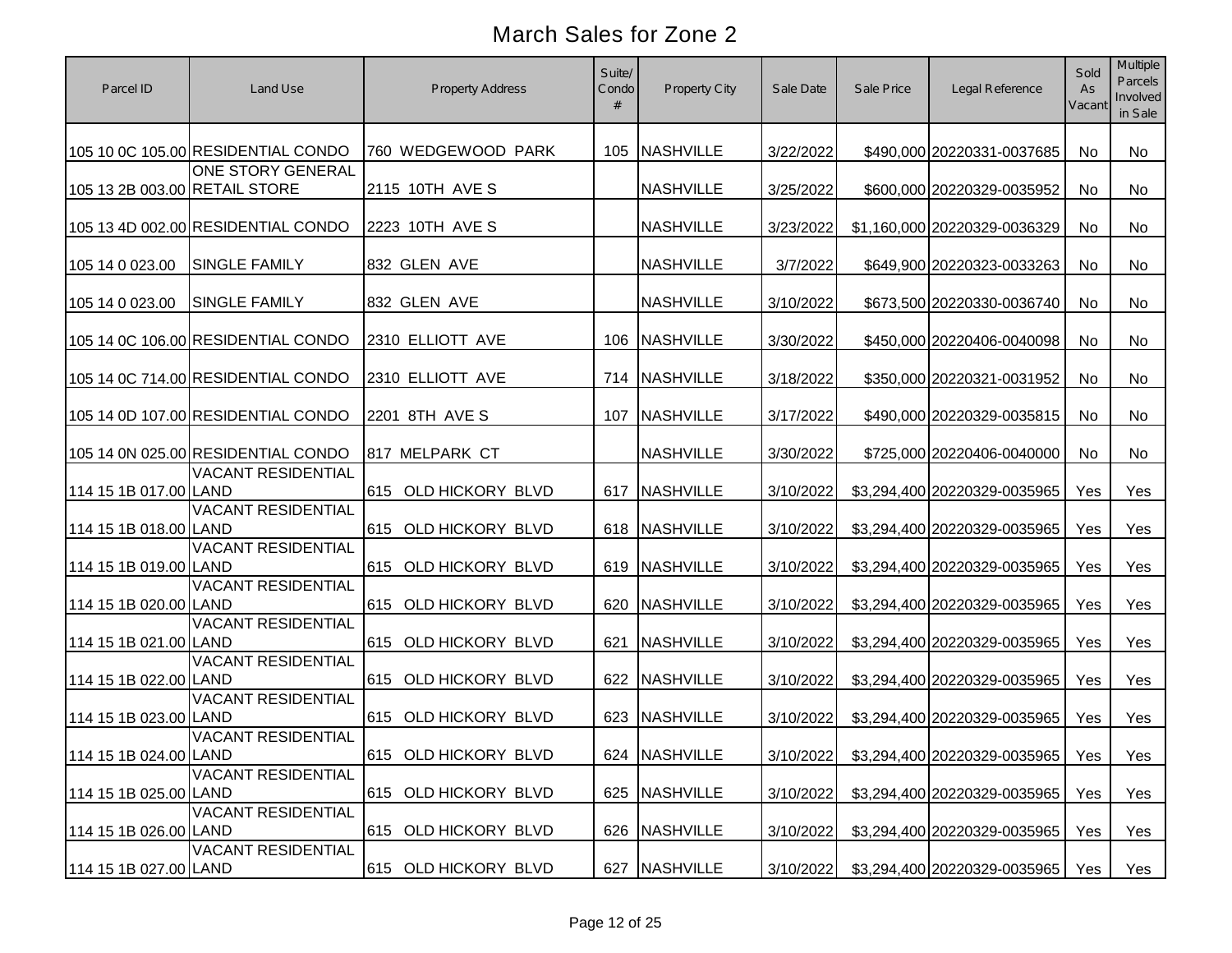| Parcel ID             | Land Use                  | <b>Property Address</b> | Suite/<br>Condo | Property City    | Sale Date | Sale Price | Legal Reference                  | Sold<br>As<br>Vacant | <b>Multiple</b><br>Parcels<br>Involved<br>in Sale |
|-----------------------|---------------------------|-------------------------|-----------------|------------------|-----------|------------|----------------------------------|----------------------|---------------------------------------------------|
| 114 15 1B 028.00 LAND | <b>VACANT RESIDENTIAL</b> | 615 OLD HICKORY BLVD    | 628             | <b>NASHVILLE</b> | 3/10/2022 |            | \$3,294,400 20220329-0035965     | Yes                  | Yes                                               |
| 114 15 1B 029.00 LAND | <b>VACANT RESIDENTIAL</b> | 615 OLD HICKORY BLVD    | 629             | <b>NASHVILLE</b> | 3/10/2022 |            | \$3,294,400 20220329-0035965     | Yes                  | Yes                                               |
| 114 15 1B 030.00 LAND | <b>VACANT RESIDENTIAL</b> | 615 OLD HICKORY BLVD    | 630             | <b>NASHVILLE</b> | 3/10/2022 |            | \$3,294,400 20220329-0035965     | Yes                  | Yes                                               |
| 114 15 1B 031.00 LAND | <b>VACANT RESIDENTIAL</b> | 615 OLD HICKORY BLVD    | 631             | <b>NASHVILLE</b> | 3/10/2022 |            | \$3,294,400 20220329-0035965     | Yes                  | Yes                                               |
| 114 15 1B 032.00 LAND | <b>VACANT RESIDENTIAL</b> | 615 OLD HICKORY BLVD    |                 | 632 NASHVILLE    | 3/10/2022 |            | \$3,294,400 20220329-0035965     | Yes                  | Yes                                               |
| 114 15 1B 079.00 LAND | <b>VACANT RESIDENTIAL</b> | 615 OLD HICKORY BLVD    |                 | 732 NASHVILLE    | 3/10/2022 |            | \$3,294,400 20220329-0035965     | Yes                  | Yes                                               |
| 114 15 1B 080.00 LAND | <b>VACANT RESIDENTIAL</b> | 615 OLD HICKORY BLVD    | 731             | <b>NASHVILLE</b> | 3/10/2022 |            | \$3,294,400 20220329-0035965     | Yes                  | Yes                                               |
| 114 15 1B 081.00 LAND | <b>VACANT RESIDENTIAL</b> | 615 OLD HICKORY BLVD    |                 | 730 NASHVILLE    | 3/10/2022 |            | \$3,294,400 20220329-0035965     | Yes                  | Yes                                               |
| 114 15 1B 082.00 LAND | <b>VACANT RESIDENTIAL</b> | 615 OLD HICKORY BLVD    | 729             | <b>NASHVILLE</b> | 3/10/2022 |            | \$3,294,400 20220329-0035965     | Yes                  | Yes                                               |
| 114 15 1B 083.00 LAND | <b>VACANT RESIDENTIAL</b> | 615 OLD HICKORY BLVD    | 728             | NASHVILLE        | 3/10/2022 |            | \$3,294,400 20220329-0035965     | Yes                  | Yes                                               |
| 114 15 1B 084.00 LAND | <b>VACANT RESIDENTIAL</b> | 615 OLD HICKORY BLVD    | 727             | <b>NASHVILLE</b> | 3/10/2022 |            | \$3,294,400 20220329-0035965     | Yes                  | Yes                                               |
| 114 15 1B 085.00 LAND | <b>VACANT RESIDENTIAL</b> | 615 OLD HICKORY BLVD    | 726             | <b>NASHVILLE</b> | 3/10/2022 |            | \$3,294,400 20220329-0035965     | Yes                  | Yes                                               |
| 114 15 1B 086.00 LAND | <b>VACANT RESIDENTIAL</b> | 615 OLD HICKORY BLVD    | 725             | <b>NASHVILLE</b> | 3/10/2022 |            | \$3,294,400 20220329-0035965     | Yes                  | Yes                                               |
| 114 15 1B 087.00 LAND | <b>VACANT RESIDENTIAL</b> | 615 OLD HICKORY BLVD    |                 | 724 NASHVILLE    | 3/10/2022 |            | \$3,294,400 20220329-0035965     | Yes                  | Yes                                               |
| 114 15 1B 088.00 LAND | <b>VACANT RESIDENTIAL</b> | 615 OLD HICKORY BLVD    |                 | 723 NASHVILLE    | 3/10/2022 |            | \$3,294,400 20220329-0035965     | Yes                  | Yes                                               |
| 114 15 1B 089.00 LAND | <b>VACANT RESIDENTIAL</b> | 615 OLD HICKORY BLVD    |                 | 722 NASHVILLE    | 3/10/2022 |            | \$3,294,400 20220329-0035965     | Yes                  | Yes                                               |
| 114 15 1B 090.00 LAND | <b>VACANT RESIDENTIAL</b> | 615 OLD HICKORY BLVD    |                 | 721 NASHVILLE    | 3/10/2022 |            | \$3,294,400 20220329-0035965 Yes |                      | Yes                                               |
| 114 15 1B 091.00 LAND | <b>VACANT RESIDENTIAL</b> | 615 OLD HICKORY BLVD    |                 | 720 NASHVILLE    | 3/10/2022 |            | \$3,294,400 20220329-0035965     | Yes                  | Yes                                               |
| 114 15 1B 092.00 LAND | <b>VACANT RESIDENTIAL</b> | 615 OLD HICKORY BLVD    |                 | 719 NASHVILLE    | 3/10/2022 |            | \$3,294,400 20220329-0035965     | Yes                  | Yes                                               |
| 114 15 1B 093.00 LAND | <b>VACANT RESIDENTIAL</b> | 615 OLD HICKORY BLVD    |                 | 718 NASHVILLE    | 3/10/2022 |            | \$3,294,400 20220329-0035965     | Yes                  | Yes                                               |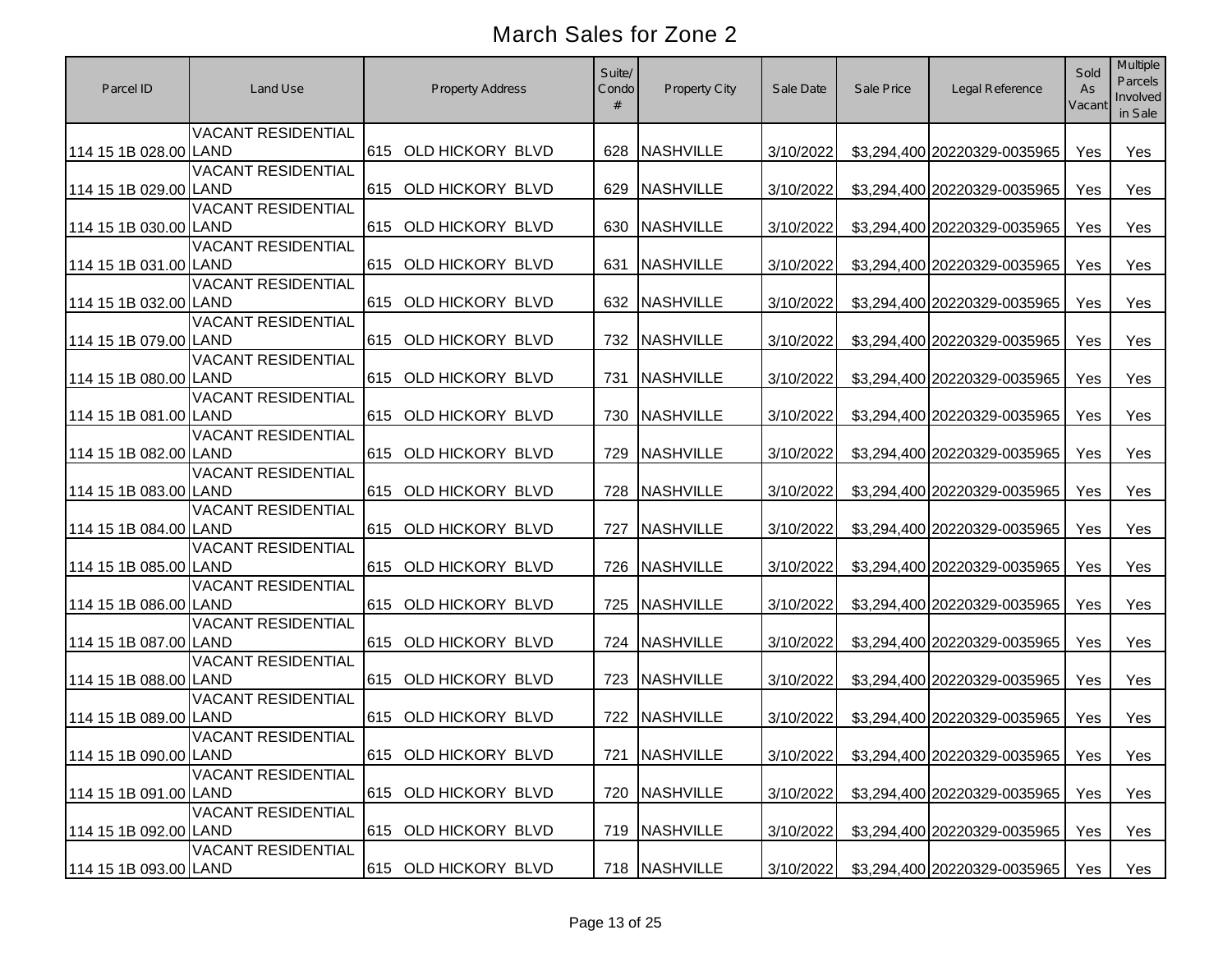| Parcel ID                      | Land Use                           | Property Address     | Suite/<br>Condo | Property City    | Sale Date | Sale Price | Legal Reference                           | Sold<br>As<br>Vacant | Multiple<br>Parcels<br>Involved<br>in Sale |
|--------------------------------|------------------------------------|----------------------|-----------------|------------------|-----------|------------|-------------------------------------------|----------------------|--------------------------------------------|
| 114 15 1B 094.00 LAND          | <b>VACANT RESIDENTIAL</b>          | 615 OLD HICKORY BLVD |                 | 717 NASHVILLE    | 3/10/2022 |            | \$3,294,400 20220329-0035965              | Yes                  | Yes                                        |
| 115 02 0 080.00                | SINGLE FAMILY                      | 703 CLEMATIS DR      |                 | <b>NASHVILLE</b> | 3/1/2022  |            | \$710,000 20220310-0027469                | No                   | No                                         |
| 115 03 0 105.00                | <b>SINGLE FAMILY</b>               | 1028 DAVIDSON RD     |                 | <b>NASHVILLE</b> | 3/11/2022 |            | \$950,000 20220316-0030864                | No                   | No                                         |
| 115 08 0 021.00                | <b>SINGLE FAMILY</b>               | 715 BRESSLYN RD      |                 | <b>NASHVILLE</b> | 3/31/2022 |            | \$975,000 20220401-0038279                | No                   | No                                         |
| 115 09 0A 002.00 LAND          | <b>VACANT RESIDENTIAL</b>          | 778 SAUSSY PL        |                 | <b>NASHVILLE</b> | 3/7/2022  |            | \$625,000 20220315-0030048                | <b>No</b>            | Yes                                        |
| 115 09 0A 011.00 LAND          | <b>VACANT RESIDENTIAL</b>          | 805 SAUSSY CT        |                 | <b>NASHVILLE</b> | 3/7/2022  |            | \$625,000 20220315-0030048                | <b>No</b>            | Yes                                        |
| 115 12 0 011.00                | <b>SINGLE FAMILY</b>               | 601 VOSSWOOD DR      |                 | <b>NASHVILLE</b> | 3/1/2022  |            | \$4,343,277 20220302-0023771              | No                   | No                                         |
| 115 15 0 045.00                | <b>SINGLE FAMILY</b>               | 405 BROOK HOLLOW RD  |                 | <b>NASHVILLE</b> | 3/31/2022 |            | \$2,404,350 20220404-0038484              | No                   | <b>No</b>                                  |
| 115 16 0 079.00                | <b>SINGLE FAMILY</b>               | 142 HAVERFORD DR     |                 | <b>NASHVILLE</b> | 3/14/2022 |            | \$703,250 20220323-0033121                | No                   | No                                         |
| 116 02 0B 043.00 SINGLE FAMILY |                                    | 5061 HILL PLACE DR   |                 | <b>NASHVILLE</b> | 3/29/2022 |            | \$2,150,000 20220330-0036754              | No                   | No                                         |
| 116 03 0 089.00                | <b>SINGLE FAMILY</b>               | 115 A KENNER AVE     |                 | <b>NASHVILLE</b> | 3/24/2022 |            | \$1,100,000 20220329-0035982              | No                   | <b>No</b>                                  |
|                                | 116 03 0B 123.00 RESIDENTIAL CONDO | 4505 HARDING PIKE    |                 | 123 NASHVILLE    | 3/7/2022  |            | \$326,137 20220315-0030017                | No                   | No                                         |
|                                | 116 03 0F 015.00 RESIDENTIAL CONDO | 215 WESTCHASE DR     |                 | <b>NASHVILLE</b> | 3/1/2022  |            | \$435,000 20220302-0023495                | No                   | No                                         |
|                                | 116 03 0F 018.00 RESIDENTIAL CONDO | 219 WESTCHASE DR     |                 | <b>NASHVILLE</b> | 3/25/2022 |            | \$450,000 20220328-0035303                | No                   | No.                                        |
|                                | 116 03 0G 017.00 RESIDENTIAL CONDO | 4206 ASHLEY PARK DR  |                 | <b>NASHVILLE</b> | 3/7/2022  |            | \$439,900 20220316-0030443                | No                   | No                                         |
| 116 08 0 023.00                | <b>DUPLEX</b>                      | 201 KENNER AVE       |                 | <b>NASHVILLE</b> | 3/4/2022  |            | \$805,000 20220316-0030742                | <b>No</b>            | No                                         |
| 116 12 0 029.00 SINGLE FAMILY  |                                    | 3701 WOODMONT LN     |                 | <b>NASHVILLE</b> |           |            | 3/31/2022 \$1,500,000 20220407-0040302 No |                      | No                                         |
|                                | 116 13 0C 056.00 RESIDENTIAL CONDO | 105 LEAKE AVE        | 56              | <b>NASHVILLE</b> | 3/17/2022 |            | \$900,000 20220321-0031949                | No                   | No                                         |
| 116 15 0 099.00                | <b>SINGLE FAMILY</b>               | 436 LYNNWOOD BLVD    |                 | <b>NASHVILLE</b> | 3/30/2022 |            | \$1,650,000 20220408-0040938              | No                   | No                                         |
| 116 16 0 028.00                | <b>SINGLE FAMILY</b>               | 4006 DORCAS DR       |                 | <b>NASHVILLE</b> | 3/31/2022 |            | \$4,000,000 20220401-0037894              | No                   | No                                         |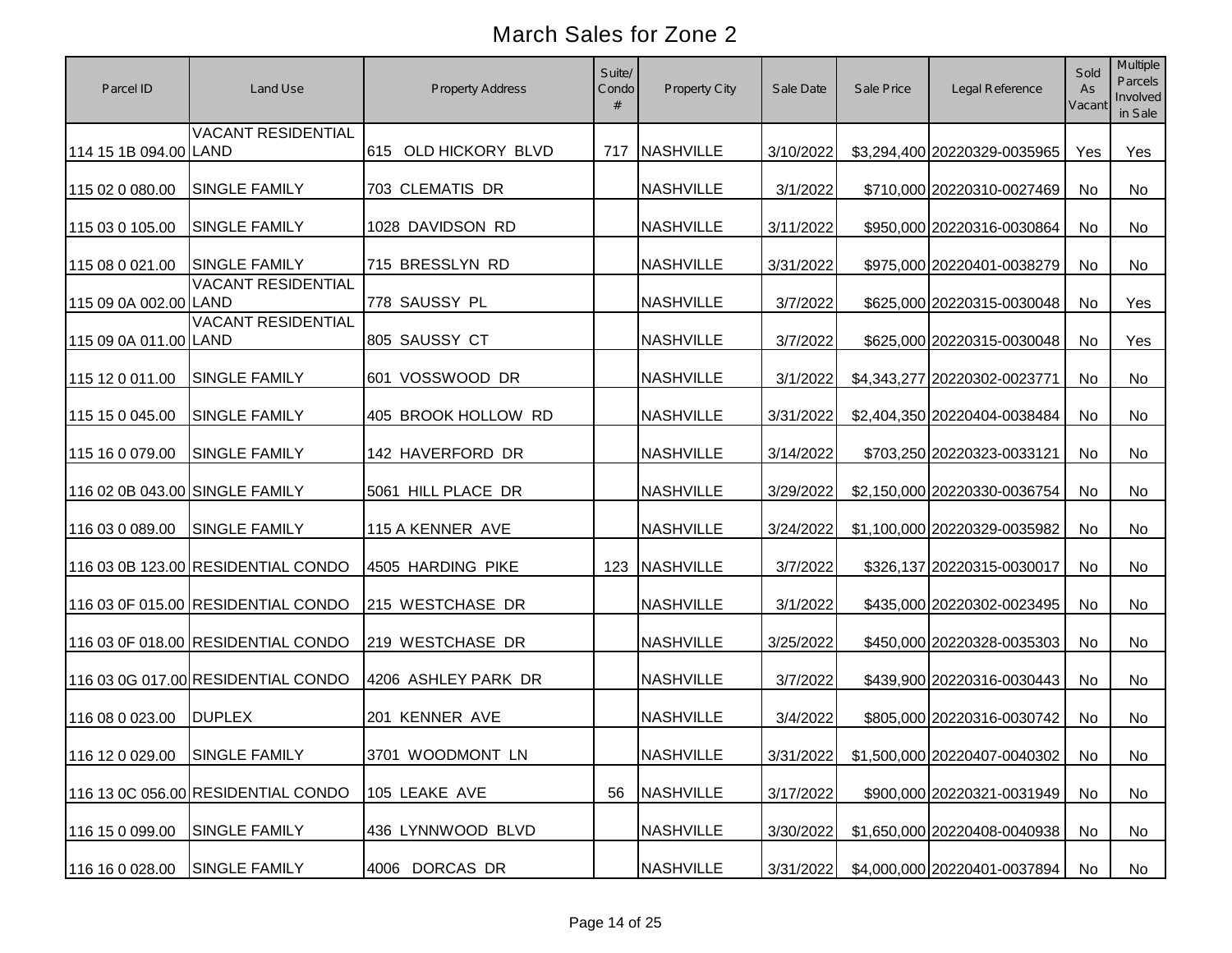| Parcel ID                     | Land Use                           | Property Address    | Suite/<br>Condo<br># | Property City    | Sale Date | Sale Price | Legal Reference                           | Sold<br>As<br>Vacant | Multiple<br>Parcels<br>Involved<br>in Sale |
|-------------------------------|------------------------------------|---------------------|----------------------|------------------|-----------|------------|-------------------------------------------|----------------------|--------------------------------------------|
| 116 16 0 096.00               | <b>SINGLE FAMILY</b>               | 4101 SNEED RD       |                      | <b>NASHVILLE</b> | 3/8/2022  |            | \$3,300,000 20220309-0026939              | No                   | No                                         |
| 117 02 0 014.00               | <b>SINGLE FAMILY</b>               | 2912 WOODLAWN DR    |                      | <b>NASHVILLE</b> | 3/4/2022  |            | \$985,000 20220307-0025409                | No                   | No                                         |
| 117 03 0 041.00               | <b>SINGLE FAMILY</b>               | 2012 CEDAR LN       |                      | <b>NASHVILLE</b> | 3/1/2022  |            | \$1,500,000 20220303-0024338              | No                   | No                                         |
| 117 03 0 078.00               | <b>SINGLE FAMILY</b>               | 2718 SHARONDALE CT  |                      | <b>NASHVILLE</b> | 3/1/2022  |            | \$690,000 20220309-0027124                | No                   | No                                         |
| 117 03 0 125.00               | <b>SINGLE FAMILY</b>               | 2808 WHITE OAK DR   |                      | <b>NASHVILLE</b> | 3/18/2022 |            | \$701,000 20220408-0040991                | No                   | No                                         |
|                               | 117 03 0B 094.00 RESIDENTIAL CONDO | 2601 HILLSBORO PIKE |                      | F-15 NASHVILLE   | 3/25/2022 |            | \$162,000 20220329-0036347                | No                   | No                                         |
|                               | 117 03 0H 117.00 RESIDENTIAL CONDO | 2600 HILLSBORO PIKE | 117                  | <b>NASHVILLE</b> | 3/4/2022  |            | \$553,000 20220311-0028910                | No                   | No                                         |
|                               | 117 03 0H 155.00 RESIDENTIAL CONDO | 2600 HILLSBORO PIKE | 155                  | <b>NASHVILLE</b> | 3/25/2022 |            | \$430,000 20220404-0038411                | No                   | No                                         |
|                               | 117 03 0H 253.00 RESIDENTIAL CONDO | 2600 HILLSBORO PIKE | 253                  | <b>NASHVILLE</b> | 3/31/2022 |            | \$421,500 20220405-0039175                | No                   | No                                         |
|                               | 117 03 0S 001.00 RESIDENTIAL CONDO | 2803 A WHITE OAK DR |                      | <b>NASHVILLE</b> | 3/15/2022 |            | \$1,250,000 20220317-0030949              | No                   | No                                         |
| 117 04 0 077.00               | <b>SINGLE FAMILY</b>               | 1705 SWEETBRIAR AVE |                      | <b>NASHVILLE</b> | 3/11/2022 |            | \$1,300,000 20220316-0030622              | No                   | No                                         |
| 117 04 0 381.00               | <b>SINGLE FAMILY</b>               | 1701 CEDAR LN       |                      | <b>NASHVILLE</b> | 3/7/2022  |            | \$2,309,000 20220309-0026919              | No                   | <b>No</b>                                  |
|                               | 117 04 0J 001.00 RESIDENTIAL CONDO | 1518 A KIRKWOOD AVE |                      | <b>NASHVILLE</b> | 3/15/2022 |            | \$735,000 20220329-0035934                | No                   | <b>No</b>                                  |
|                               | 117 04 4B 001.00 RESIDENTIAL CONDO | 1519 A KIRKWOOD AVE |                      | <b>NASHVILLE</b> | 3/25/2022 |            | \$1,400,000 20220328-0035158              | No                   | <b>No</b>                                  |
|                               | 117 04 4B 002.00 RESIDENTIAL CONDO | 1519 B KIRKWOOD AVE |                      | <b>NASHVILLE</b> | 3/23/2022 |            | \$1,253,400 20220324-0033818              | No                   | No                                         |
| 117 05 0 035.00               | <b>SINGLE FAMILY</b>               | 3711 OAKLAWN AVE    |                      | <b>NASHVILLE</b> | 3/25/2022 |            | \$957,000 20220401-0037949                | No                   | No                                         |
| 117 05 0 066.00 SINGLE FAMILY |                                    | 3605 HAMPTON AVE    |                      | <b>NASHVILLE</b> |           |            | 3/21/2022 \$2,500,000 20220323-0033228 No |                      | No                                         |
| 117 05 0 134.00               | <b>SINGLE FAMILY</b>               | 3623 WOODMONT BLVD  |                      | <b>NASHVILLE</b> | 3/3/2022  |            | \$1,925,000 20220304-0024896              | No                   | No                                         |
| 117 05 0 183.00               | <b>SINGLE FAMILY</b>               | 3629 WOODMONT BLVD  |                      | <b>NASHVILLE</b> | 3/3/2022  |            | \$2,000,000 20220309-0027089              | No                   | No                                         |
|                               | 117 07 0C 109.00 RESIDENTIAL CONDO | 109 HAMPTON PL      |                      | <b>NASHVILLE</b> | 3/9/2022  |            | \$630,000 20220311-0028732                | No                   | No                                         |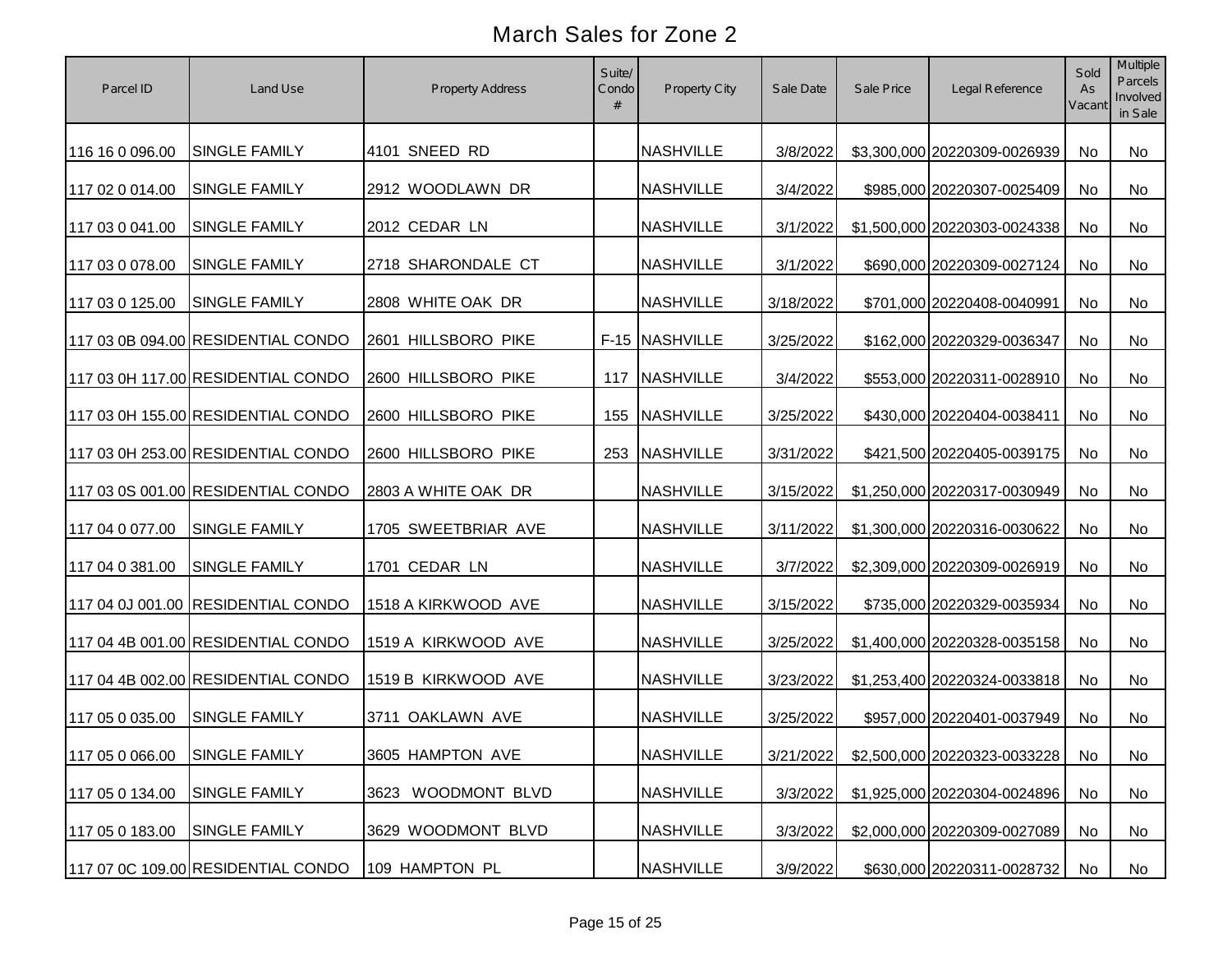| Parcel ID                      | Land Use                           | Property Address       | Suite/<br>Condo<br># | Property City    | Sale Date | Sale Price | Legal Reference              | Sold<br>As<br>Vacant | Multiple<br>Parcels<br>Involved<br>in Sale |
|--------------------------------|------------------------------------|------------------------|----------------------|------------------|-----------|------------|------------------------------|----------------------|--------------------------------------------|
|                                | 117 07 0R 001.00 RESIDENTIAL CONDO | 2919 WELLESLEY TRCE    |                      | <b>NASHVILLE</b> | 3/29/2022 |            | \$1,205,000 20220405-0039298 | No                   | No                                         |
| 117 09 0 106.00                | <b>SINGLE FAMILY</b>               | 2825 SUGARTREE RD      |                      | <b>NASHVILLE</b> | 3/10/2022 |            | \$3,100,000 20220311-0028461 | No                   | No                                         |
|                                | 117 11 0J 203.00 RESIDENTIAL CONDO | 2025 WOODMONT BLVD     |                      | 203 NASHVILLE    | 3/10/2022 |            | \$225,000 20220323-0033088   | No                   | No                                         |
|                                | 117 11 0J 325.00 RESIDENTIAL CONDO | 2025 WOODMONT BLVD     | 325                  | <b>NASHVILLE</b> | 3/22/2022 |            | \$290,000 20220324-0033826   | No                   | No                                         |
|                                | 117 11 0J 338.00 RESIDENTIAL CONDO | 2025 WOODMONT BLVD     | 338                  | <b>NASHVILLE</b> | 3/28/2022 |            | \$223,000 20220407-0040593   | No                   | No                                         |
|                                | 117 11 0K 002.00 RESIDENTIAL CONDO | 3518 HOPKINS ST        |                      | <b>NASHVILLE</b> | 3/9/2022  |            | \$1,425,000 20220310-0027441 | No                   | No                                         |
| 117 13 0 022.00                | <b>SINGLE FAMILY</b>               | 4020 SKYLINE DR        |                      | <b>NASHVILLE</b> | 3/31/2022 |            | \$1,350,000 20220408-0041319 | No                   | No                                         |
| 117 13 0 116.00                | <b>SINGLE FAMILY</b>               | 3933 CROSS CREEK RD    |                      | <b>NASHVILLE</b> | 3/8/2022  |            | \$995,000 20220329-0035999   | No                   | No                                         |
| 117 13 0B 058.00 SINGLE FAMILY |                                    | 700 OVERTON PARK       |                      | <b>NASHVILLE</b> | 3/14/2022 |            | \$1,385,000 20220315-0030044 | No                   | No                                         |
| 117 13 0B 116.00 SINGLE FAMILY |                                    | 210 KENSINGTON PARK    |                      | <b>NASHVILLE</b> | 3/14/2022 |            | \$1,225,000 20220317-0031309 | No                   | No                                         |
|                                | 117 13 0M 001.00 RESIDENTIAL CONDO | 2468 ABBOTT MARTIN RD  |                      | <b>NASHVILLE</b> | 3/7/2022  |            | \$2,500,000 20220314-0029594 | No                   | <b>No</b>                                  |
|                                | 117 15 0A 079.00 RESIDENTIAL CONDO | 1900 RICHARD JONES RD  | $B -$<br>211         | NASHVILLE        | 3/30/2022 |            | \$200,000 20220406-0039849   | No                   | <b>No</b>                                  |
| 117 16 0 026.00                | <b>DUPLEX</b>                      | 1600 GREEN HILLS DR    |                      | <b>NASHVILLE</b> | 3/10/2022 |            | \$545,991 20220311-0028692   | No                   | <b>No</b>                                  |
| 117 16 0 028.00                | <b>SINGLE FAMILY</b>               | 3612 BELMONT BLVD      |                      | <b>NASHVILLE</b> | 3/1/2022  |            | \$980,000 20220302-0023768   | <b>No</b>            | <b>No</b>                                  |
| 117 16 0 205.00                | <b>DUPLEX</b>                      | 4102 GRANNY WHITE PIKE |                      | <b>NASHVILLE</b> | 3/15/2022 |            | \$791,000 20220316-0030629   | <b>No</b>            | No                                         |
| 118 01 0 077.00                | <b>SINGLE FAMILY</b>               | 1211 PARIS AVE         |                      | <b>NASHVILLE</b> | 3/15/2022 |            | \$1,700,000 20220323-0033676 | <b>No</b>            | No                                         |
| 118 01 0 122.00 SINGLE FAMILY  |                                    | 1108 MONTROSE AVE      |                      | <b>NASHVILLE</b> | 3/21/2022 |            | \$900,000 20220324-0033754   | No                   | No                                         |
| 118 01 0 217.00                | <b>DUPLEX</b>                      | 1010 HALCYON AVE       |                      | <b>NASHVILLE</b> | 3/2/2022  |            | \$600,000 20220310-0027964   | No                   | No                                         |
| 118 01 0 323.00                | <b>SINGLE FAMILY</b>               | 901 MONTROSE AVE       |                      | <b>NASHVILLE</b> | 3/21/2022 |            | \$1,035,000 20220323-0033239 | No                   | No                                         |
|                                | 118 01 4S 004.00 RESIDENTIAL CONDO | 920 F KIRKWOOD AVE     |                      | <b>NASHVILLE</b> | 3/18/2022 |            | \$1,300,000 20220325-0034715 | No                   | No                                         |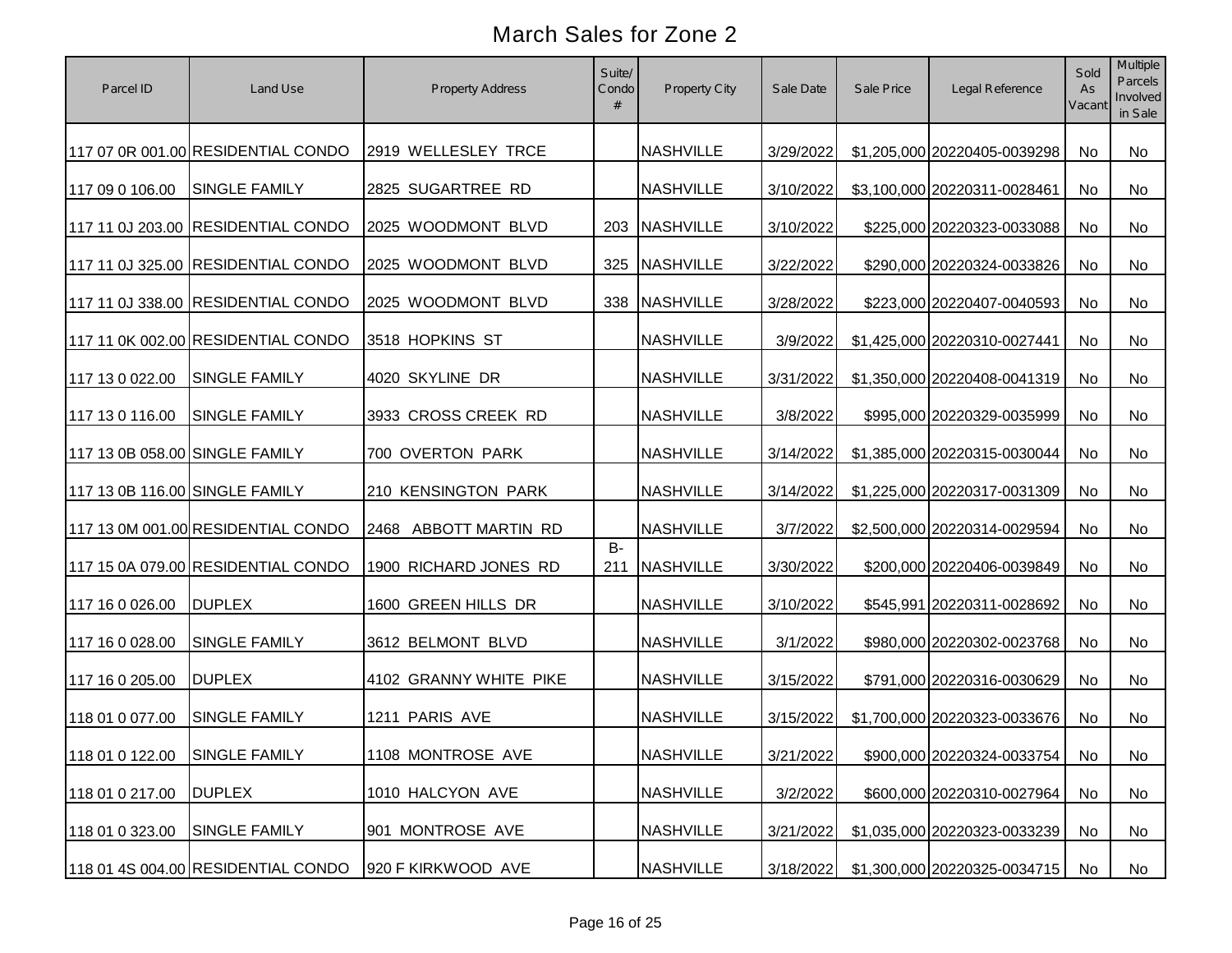| Parcel ID                     | Land Use                           | <b>Property Address</b> | Suite/<br>Condo | Property City    | Sale Date | Sale Price | Legal Reference               | Sold<br>As<br>Vacant | Multiple<br>Parcels<br>Involved<br>in Sale |
|-------------------------------|------------------------------------|-------------------------|-----------------|------------------|-----------|------------|-------------------------------|----------------------|--------------------------------------------|
|                               | 118 01 4W 002.00 RESIDENTIAL CONDO | 815 B KNOX AVE          |                 | <b>NASHVILLE</b> | 3/31/2022 |            | \$875,000 20220405-0039262    | No                   | No                                         |
|                               | 118 02 0A 002.00 RESIDENTIAL CONDO | 2608 VAULX LN           |                 | <b>NASHVILLE</b> | 3/2/2022  |            | \$752,500 20220304-0024809    | No                   | No                                         |
|                               | 118 02 0K 002.00 RESIDENTIAL CONDO | 2505 B VAULX LN         |                 | <b>NASHVILLE</b> | 3/1/2022  |            | \$1,050,000 20220302-0023753  | No                   | No                                         |
|                               | 118 02 3X 001.00 RESIDENTIAL CONDO | 2613 A W KIRKWOOD AVE   |                 | <b>NASHVILLE</b> | 3/18/2022 |            | \$1,550,000 20220322-0032596  | No                   | No                                         |
|                               | 118 05 0A 026.00 RESIDENTIAL CONDO | 940 GALE LN             |                 | 106 NASHVILLE    | 3/10/2022 |            | \$532,000 20220314-0029350    | No                   | No                                         |
|                               | 118 06 0A 006.00 RESIDENTIAL CONDO | 827 BATTLEFIELD DR      |                 | <b>NASHVILLE</b> | 3/10/2022 |            | \$499,000 20220328-0035336    | No                   | No                                         |
|                               | 118 06 0D 068.00 RESIDENTIAL CONDO | 210 COPLEY LN           |                 | <b>NASHVILLE</b> | 3/31/2022 |            | \$660,000 20220404-0038500    | No                   | No                                         |
|                               | 118 06 0D 071.00 RESIDENTIAL CONDO | 312 ARTISAN LN          |                 | <b>NASHVILLE</b> | 3/3/2022  |            | \$560,000 20220311-0028364    | No                   | No                                         |
| 118 09 0 225.00               | <b>SINGLE FAMILY</b>               | 3504 GENERAL BATE DR    |                 | <b>NASHVILLE</b> | 3/25/2022 |            | \$865,000 20220330-0037015    | No                   | No                                         |
| 118 10 0 068.00               | <b>SINGLE FAMILY</b>               | 3415 SPRINGBROOK DR     |                 | <b>NASHVILLE</b> | 3/10/2022 |            | \$600,000 20220315-0029753    | No                   | No                                         |
| 118 10 0 136.00               | <b>SINGLE FAMILY</b>               | 3420 SPRINGBROOK DR     |                 | <b>NASHVILLE</b> | 3/4/2022  |            | \$800,000 20220311-0028941    | No                   | No                                         |
| 118 13 0 076.00               | <b>SINGLE FAMILY</b>               | 949 GRAYBAR LN          |                 | <b>NASHVILLE</b> | 3/10/2022 |            | \$563,500 20220311-0028317    | No                   | No                                         |
| 118 14 0 026.00               | <b>SINGLE FAMILY</b>               | 3621 ROBIN RD           |                 | <b>NASHVILLE</b> | 3/7/2022  |            | \$775,000 20220311-0028934    | No                   | No                                         |
| 118 14 0 076.00               | <b>SINGLE FAMILY</b>               | 3613 RAINBOW PL         |                 | <b>NASHVILLE</b> | 3/14/2022 |            | \$1,200,000 20220324-0034370  | <b>No</b>            | <b>No</b>                                  |
| 118 14 0 081.00               | SINGLE FAMILY                      | 3601 RAINBOW PL         |                 | <b>NASHVILLE</b> | 3/9/2022  |            | \$850,000 20220311-0028691    | <b>No</b>            | No                                         |
| 128 00 0 135.00               | SINGLE FAMILY                      | 570 HICKS RD            |                 | <b>NASHVILLE</b> | 3/24/2022 |            | \$640,000 20220331-0037173    | <b>No</b>            | No                                         |
| 128 10 0 017.00 SINGLE FAMILY |                                    | 7925 STALLION DR        |                 | <b>NASHVILLE</b> | 3/22/2022 |            | \$462,522 20220401-0038236 No |                      | No                                         |
| 128 10 0 186.00               | <b>SINGLE FAMILY</b>               | 655 HICKS RD            |                 | <b>NASHVILLE</b> | 3/7/2022  |            | \$381,000 20220322-0032456    | No                   | No                                         |
| 128 10 0 209.00               | <b>ZERO LOT LINE</b>               | 8111 STACY SQUARE CT    |                 | <b>NASHVILLE</b> | 3/11/2022 |            | \$342,000 20220322-0032811    | No                   | No                                         |
| 128 10 0 248.00               | <b>SINGLE FAMILY</b>               | 7812 DAN KESTNER CT     |                 | <b>NASHVILLE</b> | 3/31/2022 |            | \$470,000 20220407-0040604    | No                   | No                                         |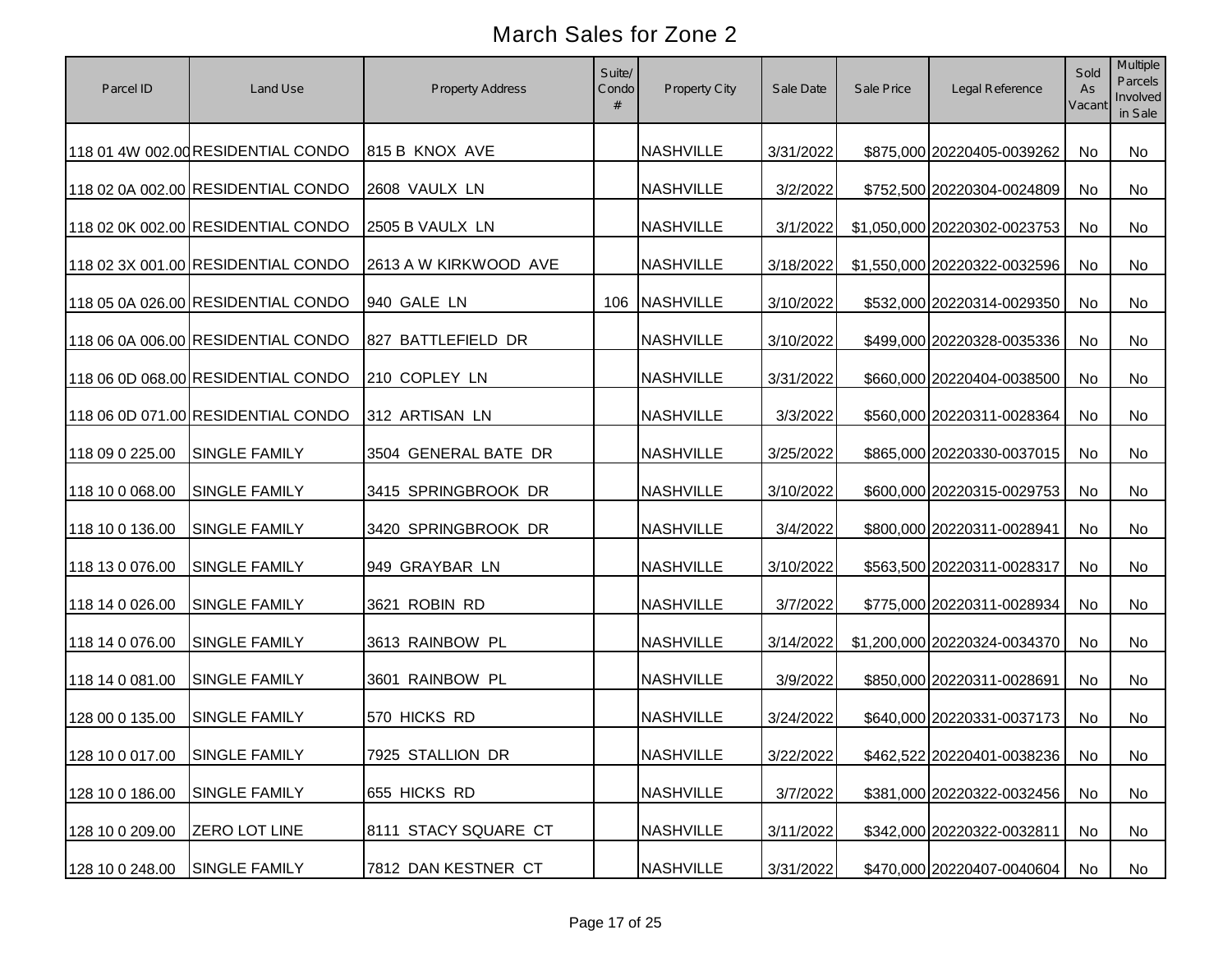| Parcel ID                      | Land Use                           | Property Address                      | Suite/<br>Condo<br># | Property City    | Sale Date | Sale Price | Legal Reference               | Sold<br>As<br>Vacant | Multiple<br>Parcels<br>Involved<br>in Sale |
|--------------------------------|------------------------------------|---------------------------------------|----------------------|------------------|-----------|------------|-------------------------------|----------------------|--------------------------------------------|
| 128 11 0 021.00                | <b>SINGLE FAMILY</b>               | 565 HOLT VALLEY RD                    |                      | <b>NASHVILLE</b> | 3/9/2022  |            | \$370,000 20220311-0028443    | No                   | No                                         |
| 128 11 0 039.00                | <b>ZERO LOT LINE</b>               | 7770 SAWYER BROWN RD                  |                      | <b>NASHVILLE</b> | 3/7/2022  |            | \$236,500 20220309-0026769    | No                   | No                                         |
|                                | 128 12 0A 081.00 RESIDENTIAL CONDO | 320 OLD HICKORY BLVD                  |                      | 1406 NASHVILLE   | 3/29/2022 |            | \$388,900 20220216-0018083    | No                   | No                                         |
|                                | 128 12 0C 054.00 RESIDENTIAL CONDO | 1113 WOODBURY FALLS CT                |                      | <b>NASHVILLE</b> | 3/29/2022 |            | \$400,000 20220401-0037957    | No                   | No                                         |
|                                | 128 13 0A 436.00 RESIDENTIAL CONDO | 436 WESTFIELD DR                      |                      | <b>NASHVILLE</b> | 3/22/2022 |            | \$310,000 20220324-0033708    | No                   | No                                         |
| 128 14 0 043.00                | <b>SINGLE FAMILY</b>               | 8038 ESTERBROOK DR                    |                      | <b>NASHVILLE</b> | 3/15/2022 |            | \$440,000 20220323-0033514    | No                   | No                                         |
| 128 15 0C 006.00 SINGLE FAMILY |                                    | 721 SUMMIT OAKS CT                    |                      | <b>NASHVILLE</b> | 3/25/2022 |            | \$484,520 20220404-0038470    | No                   | No                                         |
| 128 15 0C 013.00 SINGLE FAMILY |                                    | 7209 STILL SPRING HOLLOW<br><b>DR</b> |                      | <b>NASHVILLE</b> | 3/25/2022 |            | \$435,382 20220404-0038461    | No                   | No                                         |
| 128 16 0A 082.00 SINGLE FAMILY |                                    | 229 STILL SPRING HOLLOW<br><b>CT</b>  |                      | <b>NASHVILLE</b> | 3/8/2022  |            | \$630,000 20220315-0029905    | No                   | No                                         |
| 128 16 0B 079.00 SINGLE FAMILY |                                    | 520 SUMMIT OAKS CT                    |                      | <b>NASHVILLE</b> | 3/11/2022 |            | \$775,000 20220322-0033018    | No                   | No                                         |
| 129 02 0 023.00                | SINGLE FAMILY                      | 263 VAUGHNS GAP RD                    |                      | <b>NASHVILLE</b> | 3/31/2022 |            | \$1,500,000 20220413-0043170  | No                   | No                                         |
| 129 10 0 085.00                | <b>SINGLE FAMILY</b>               | 6620 BROOKMONT TER                    |                      | <b>NASHVILLE</b> | 3/24/2022 |            | \$1,392,900 20220404-0038436  | No                   | No                                         |
|                                | 129 11 0A 511.00 RESIDENTIAL CONDO | 511 LOYOLA DR                         |                      | <b>NASHVILLE</b> | 3/29/2022 |            | \$370,000 20220330-0036745    | No                   | No                                         |
| 129 12 0 019.00                | <b>SINGLE FAMILY</b>               | 6307 PERCY DR                         |                      | <b>NASHVILLE</b> | 3/11/2022 |            | \$840,000 20220324-0034004    | No                   | No                                         |
|                                | 129 12 0M 002.00 RESIDENTIAL CONDO | 115 CHEEKWOOD TER                     |                      | <b>NASHVILLE</b> | 3/30/2022 |            | \$2,600,000 20220411-0041597  | No                   | No                                         |
|                                | 129 14 0A 118.00 RESIDENTIAL CONDO | 6666 BROOKMONT TER                    |                      | 1006 NASHVILLE   | 3/1/2022  |            | \$275,000 20220311-0028302    | No                   | No                                         |
| 129 15 0 004.00 SINGLE FAMILY  |                                    | 56 VAUGHNS GAP RD                     |                      | <b>NASHVILLE</b> | 3/31/2022 |            | \$690,900 20220408-0041452 No |                      | No                                         |
| 129 15 0 135.00                | <b>SINGLE FAMILY</b>               | 814 PERCY WARNER BLVD                 |                      | <b>NASHVILLE</b> | 3/31/2022 |            | \$395,000 20220401-0037918    | No                   | No                                         |
|                                | 129 15 0A 116.00 RESIDENTIAL CONDO | 21 VAUGHNS GAP RD                     |                      | 116 NASHVILLE    | 3/30/2022 |            | \$284,000 20220331-0037234    | No                   | No                                         |
|                                | 129 15 0A 149.00 RESIDENTIAL CONDO | 21 VAUGHNS GAP RD                     |                      | 149 NASHVILLE    | 3/10/2022 |            | \$170,000 20220321-0032316    | No                   | No                                         |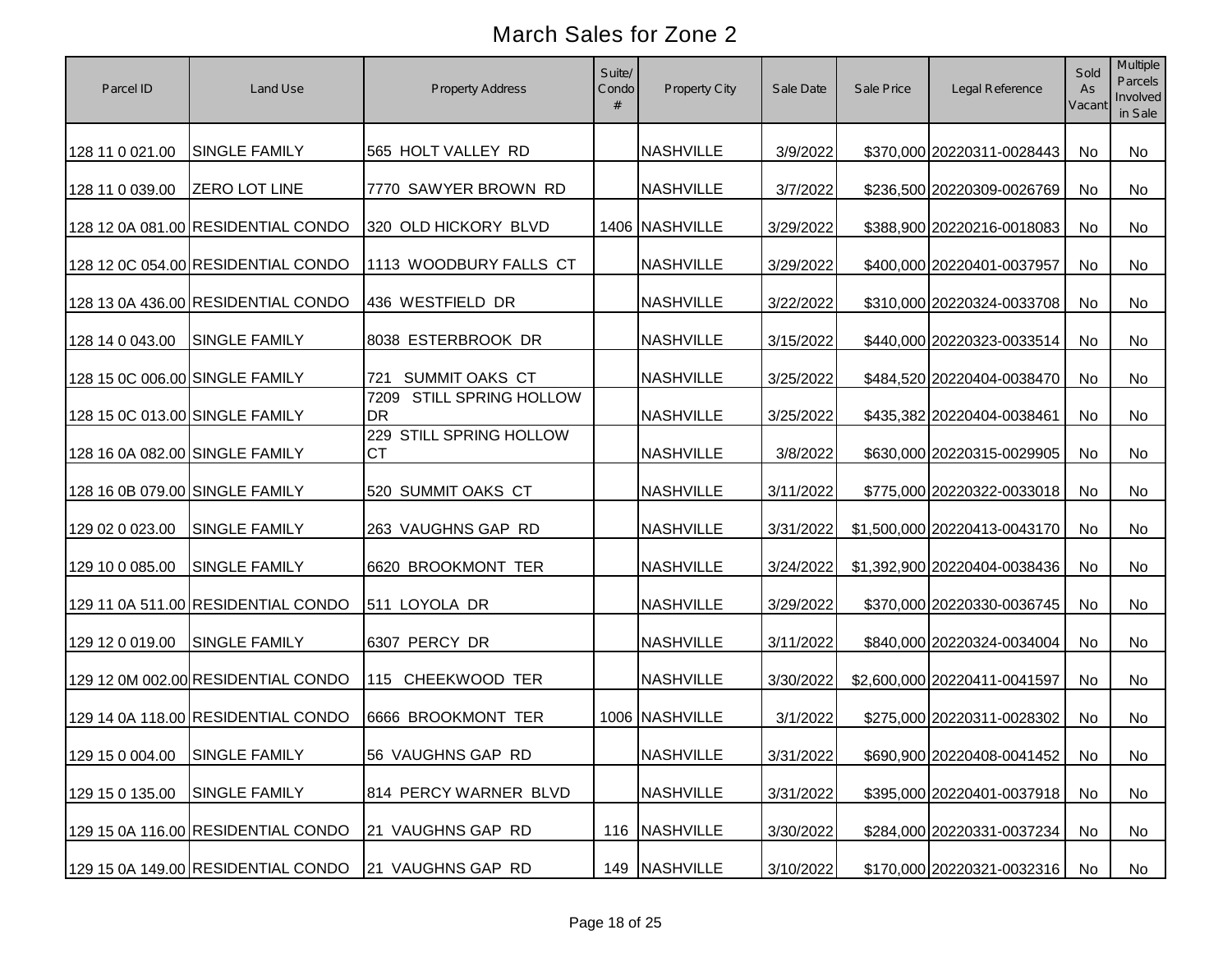| Parcel ID                      | Land Use                           | Property Address                                         | Suite/<br>Condo<br># | Property City    | Sale Date | Sale Price | Legal Reference               | Sold<br>As<br>Vacant | Multiple<br>Parcels<br>Involved<br>in Sale |
|--------------------------------|------------------------------------|----------------------------------------------------------|----------------------|------------------|-----------|------------|-------------------------------|----------------------|--------------------------------------------|
| 130 07 0 121.00                | <b>SINGLE FAMILY</b>               | 4000 HARDING PL                                          |                      | <b>NASHVILLE</b> | 3/29/2022 |            | \$1,460,000 20220412-0041926  | No                   | No                                         |
| 130 08 0 030.00                | <b>SINGLE FAMILY</b>               | 4314 ESTES RD                                            |                      | <b>NASHVILLE</b> | 3/21/2022 |            | \$1,300,000 20220322-0033012  | No                   | No                                         |
| 130 11 0 037.00                | <b>SINGLE FAMILY</b>               | 809 LYNNWOOD BLVD                                        |                      | <b>NASHVILLE</b> | 3/1/2022  |            | \$1,900,000 20220311-0028668  | No                   | No                                         |
| 130 12 0A 038.00 SINGLE FAMILY |                                    | 19 INVERARAY                                             |                      | <b>NASHVILLE</b> | 3/31/2022 |            | \$2,600,000 20220406-0039891  | No                   | No                                         |
| 130 13 0A 016.00 SINGLE FAMILY |                                    | 660 BELLE PARK CIR                                       |                      | <b>NASHVILLE</b> | 3/9/2022  |            | \$6,200,000 20220318-0031838  | No                   | No                                         |
| 130 15 0 019.00                | <b>SINGLE FAMILY</b>               | 2811 TYNE BLVD                                           |                      | <b>NASHVILLE</b> | 3/31/2022 |            | \$1,900,000 20220404-0038863  | No                   | No                                         |
| 130 16 0 003.00                | <b>SINGLE FAMILY</b>               | 4437 ALCOTT DR                                           |                      | <b>NASHVILLE</b> | 3/11/2022 |            | \$2,350,000 20220315-0030029  | No                   | No                                         |
|                                | 131 01 0D 090.00 RESIDENTIAL CONDO | 5025 HILLSBORO PIKE                                      |                      | 14-F NASHVILLE   | 3/7/2022  |            | \$270,000 20220315-0029907    | No                   | No                                         |
|                                | 131 01 0D 211.00 RESIDENTIAL CONDO | 5025 HILLSBORO PIKE                                      |                      | 23-N NASHVILLE   | 3/18/2022 |            | \$240,000 20220324-0033721    | No                   | No                                         |
|                                | 131 01 0D 223.00 RESIDENTIAL CONDO | 5025 HILLSBORO PIKE                                      |                      | 24-C NASHVILLE   | 3/30/2022 |            | \$245,000 20220406-0039908    | No                   | No                                         |
| 131 01 3B 004.00 LAND          | <b>VACANT RESIDENTIAL</b>          | 3406 TRIMBLE RD                                          |                      | <b>NASHVILLE</b> | 3/18/2022 |            | \$1,350,000 20220324-0033727  | No                   | No                                         |
|                                | 131 02 1L 002.00 RESIDENTIAL CONDO | 1947 B KIMBARK DR                                        |                      | <b>NASHVILLE</b> | 3/22/2022 |            | \$1,500,000 20220329-0036368  | No                   | No                                         |
|                                | 131 02 2N 001.00 RESIDENTIAL CONDO | 1914 A WARFIELD DR                                       |                      | <b>NASHVILLE</b> | 3/23/2022 |            | \$1,330,000 20220401-0037814  | No                   | <b>No</b>                                  |
|                                | 131 02 3H 001.00 RESIDENTIAL CONDO | 1949 KIMBARK DR                                          |                      | <b>NASHVILLE</b> | 3/15/2022 |            | \$1,375,000 20220321-0031947  | No                   | <b>No</b>                                  |
| 131 03 0 099.00                | <b>SINGLE FAMILY</b>               | 1705 GREEN HILLS DR                                      |                      | <b>NASHVILLE</b> | 3/24/2022 |            | \$1,200,000 20220325-0034728  | No                   | No                                         |
|                                | 131 03 0B 183.00 RESIDENTIAL CONDO | 4400 BELMONT PARK TER                                    |                      | 183 NASHVILLE    | 3/18/2022 |            | \$495,000 20220318-0031862    | No                   | No                                         |
|                                |                                    | 131 03 0C 195.00 RESIDENTIAL CONDO 4400 BELMONT PARK TER |                      | 195 NASHVILLE    | 3/1/2022  |            | \$575,000 20220315-0029869 No |                      | No                                         |
|                                | 131 03 0G 004.00 RESIDENTIAL CONDO | 107 WESTOVER PARK CT                                     |                      | <b>NASHVILLE</b> | 3/23/2022 |            | \$591,000 20220401-0037723    | No                   | No                                         |
|                                | 131 03 1M 001.00 RESIDENTIAL CONDO | 4108 A LONE OAK RD                                       |                      | <b>NASHVILLE</b> | 3/4/2022  |            | \$1,200,000 20220316-0030793  | No                   | No                                         |
|                                | 131 03 2J 001.00 RESIDENTIAL CONDO | 4117 LONE OAK RD                                         | $\mathbf 1$          | <b>NASHVILLE</b> | 3/31/2022 |            | \$1,735,000 20220413-0042751  | No                   | No                                         |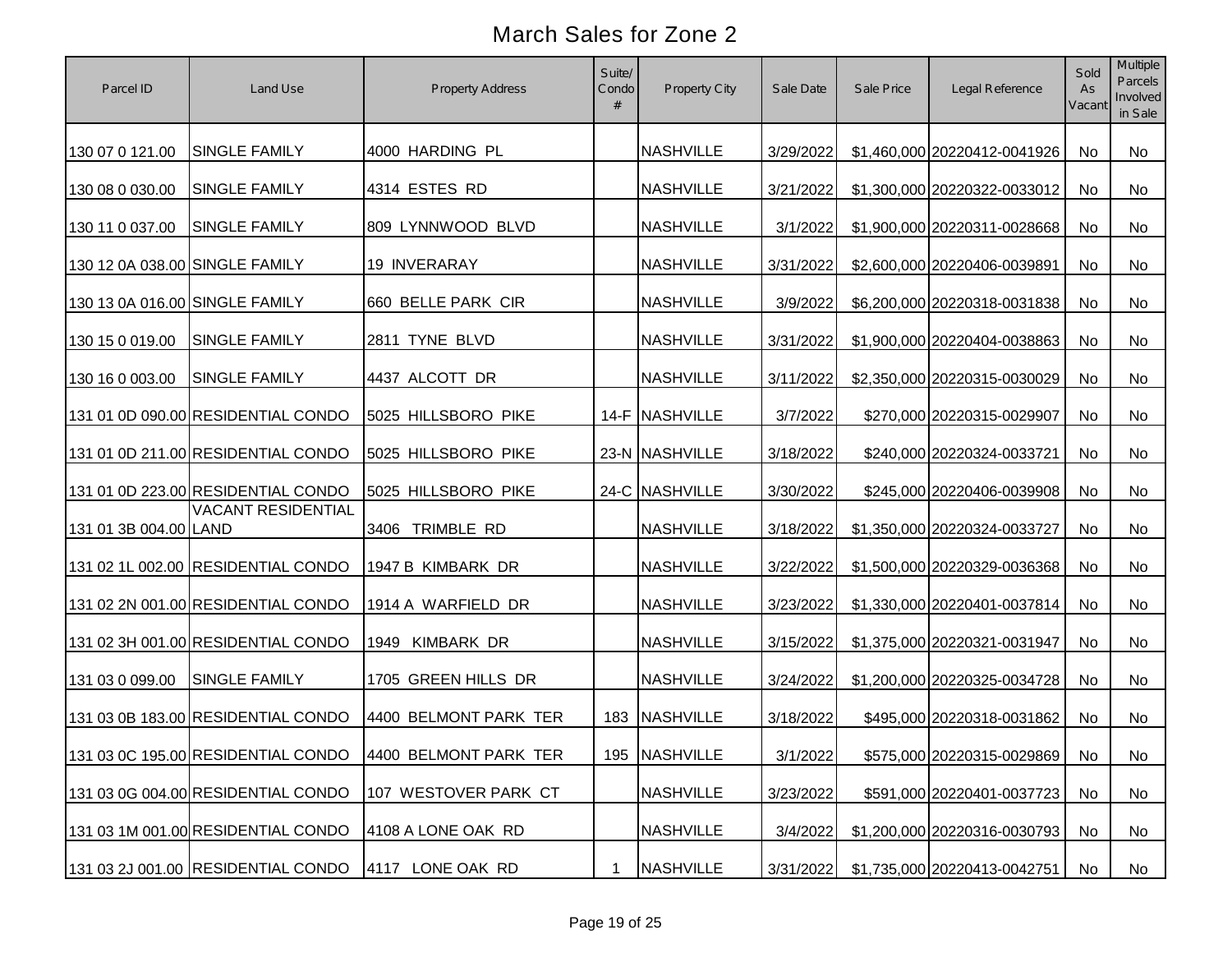| Parcel ID                      | Land Use                           | Property Address       | Suite/<br>Condo | Property City    | Sale Date | Sale Price | Legal Reference              | Sold<br>As<br>Vacant | Multiple<br>Parcels<br>Involved<br>in Sale |
|--------------------------------|------------------------------------|------------------------|-----------------|------------------|-----------|------------|------------------------------|----------------------|--------------------------------------------|
|                                | 131 03 2J 004.00 RESIDENTIAL CONDO | 4117 LONE OAK RD       | 4               | NASHVILLE        | 3/31/2022 |            | \$1,735,500 20220419-0044967 | <b>No</b>            | No                                         |
| 131 04 0 066.00                | <b>SINGLE FAMILY</b>               | 4224 GRANNY WHITE PIKE |                 | <b>NASHVILLE</b> | 3/23/2022 |            | \$1,250,000 20220412-0042358 | <b>No</b>            | No                                         |
|                                | 131 04 0F 002.00 RESIDENTIAL CONDO | 1136 GLENWOOD AVE      |                 | <b>NASHVILLE</b> | 3/11/2022 |            | \$2,500,000 20220315-0030000 | <b>No</b>            | No                                         |
|                                | 131 05 0B 427.00 RESIDENTIAL CONDO | 427 SUMMIT RIDGE PL    |                 | <b>NASHVILLE</b> | 3/15/2022 |            | \$222,000 20220328-0035059   | <b>No</b>            | No                                         |
| 131 06 0 019.00                | <b>SINGLE FAMILY</b>               | 2006 CASTLEMAN DR      |                 | <b>NASHVILLE</b> | 3/2/2022  |            | \$1,283,750 20220304-0025155 | <b>No</b>            | No                                         |
| 131 06 0C 032.00 SINGLE FAMILY |                                    | 910 HUNTINGTON CIR     |                 | <b>NASHVILLE</b> | 3/15/2022 |            | \$1,538,070 20220329-0036476 | <b>No</b>            | Yes                                        |
|                                | 131 06 0G 408.00 RESIDENTIAL CONDO | 408 ASHLAWN CT         |                 | <b>NASHVILLE</b> | 3/10/2022 |            | \$451,000 20220328-0035649   | No                   | No                                         |
| 131 06 0H 021.00 SINGLE FAMILY |                                    | 917 CHERRY PLUM CT     |                 | <b>NASHVILLE</b> | 3/11/2022 |            | \$800,000 20220314-0029508   | <b>No</b>            | <b>No</b>                                  |
|                                | 131 07 0B 246.00 RESIDENTIAL CONDO | 4400 BELMONT PARK TER  |                 | 246 NASHVILLE    | 3/15/2022 |            | \$600,000 20220324-0034040   | No                   | <b>No</b>                                  |
|                                | 131 07 0B 258.00 RESIDENTIAL CONDO | 4400 BELMONT PARK TER  |                 | 258 NASHVILLE    | 3/8/2022  |            | \$763,000 20220316-0030806   | <b>No</b>            | No                                         |
|                                | 131 07 1L 002.00 RESIDENTIAL CONDO | 1916 CASTLEMAN DR      |                 | <b>NASHVILLE</b> | 3/23/2022 |            | \$1,350,000 20220328-0035775 | <b>No</b>            | No.                                        |
| 131 08 0E 002.00 SINGLE FAMILY |                                    | 101 GLENDOWER CT       |                 | <b>NASHVILLE</b> | 3/14/2022 |            | \$813,000 20220315-0030123   | <b>No</b>            | No                                         |
|                                | 131 08 0W 002.00 RESIDENTIAL CONDO | 1143 GLENDALE LN       |                 | <b>NASHVILLE</b> | 3/3/2022  |            | \$2,300,000 20220311-0028510 | No                   | No                                         |
| 131 09 0B 004.00 SINGLE FAMILY |                                    | 107 SHEFFIELD CT       |                 | <b>NASHVILLE</b> | 3/7/2022  |            | \$735,000 20220311-0028949   | <b>No</b>            | No.                                        |
| 131 11 0 048.00                | <b>SINGLE FAMILY</b>               | 4628 SHYS HILL RD      |                 | <b>NASHVILLE</b> | 3/31/2022 |            | \$2,300,000 20220412-0042477 | No                   | <b>No</b>                                  |
| 131 11 0 072.00                | <b>SINGLE FAMILY</b>               | 4624 BELMONT PARK TER  |                 | <b>NASHVILLE</b> | 3/9/2022  |            | \$3,999,999 20220310-0027471 | <b>No</b>            | No.                                        |
|                                | 131 12 1B 002.00 RESIDENTIAL CONDO | 1111 BATEY DR          |                 | <b>NASHVILLE</b> | 3/31/2022 |            | \$2,150,000 20220407-0040242 | No                   | No                                         |
| 131 14 0 006.00                | SINGLE FAMILY                      | 4612 SKYMONT DR        |                 | <b>NASHVILLE</b> | 3/7/2022  |            | \$1,405,000 20220310-0027721 | No                   | No                                         |
| 132 05 0 052.00                | SINGLE FAMILY                      | 4303 LEALAND LN        |                 | <b>NASHVILLE</b> | 3/9/2022  |            | \$1,315,000 20220317-0031082 | No                   | No                                         |
| 132 05 0 131.00                | SINGLE FAMILY                      | 4324 GENERAL BATE DR   |                 | <b>NASHVILLE</b> | 3/1/2022  |            | \$910,100 20220302-0023623   | No                   | No                                         |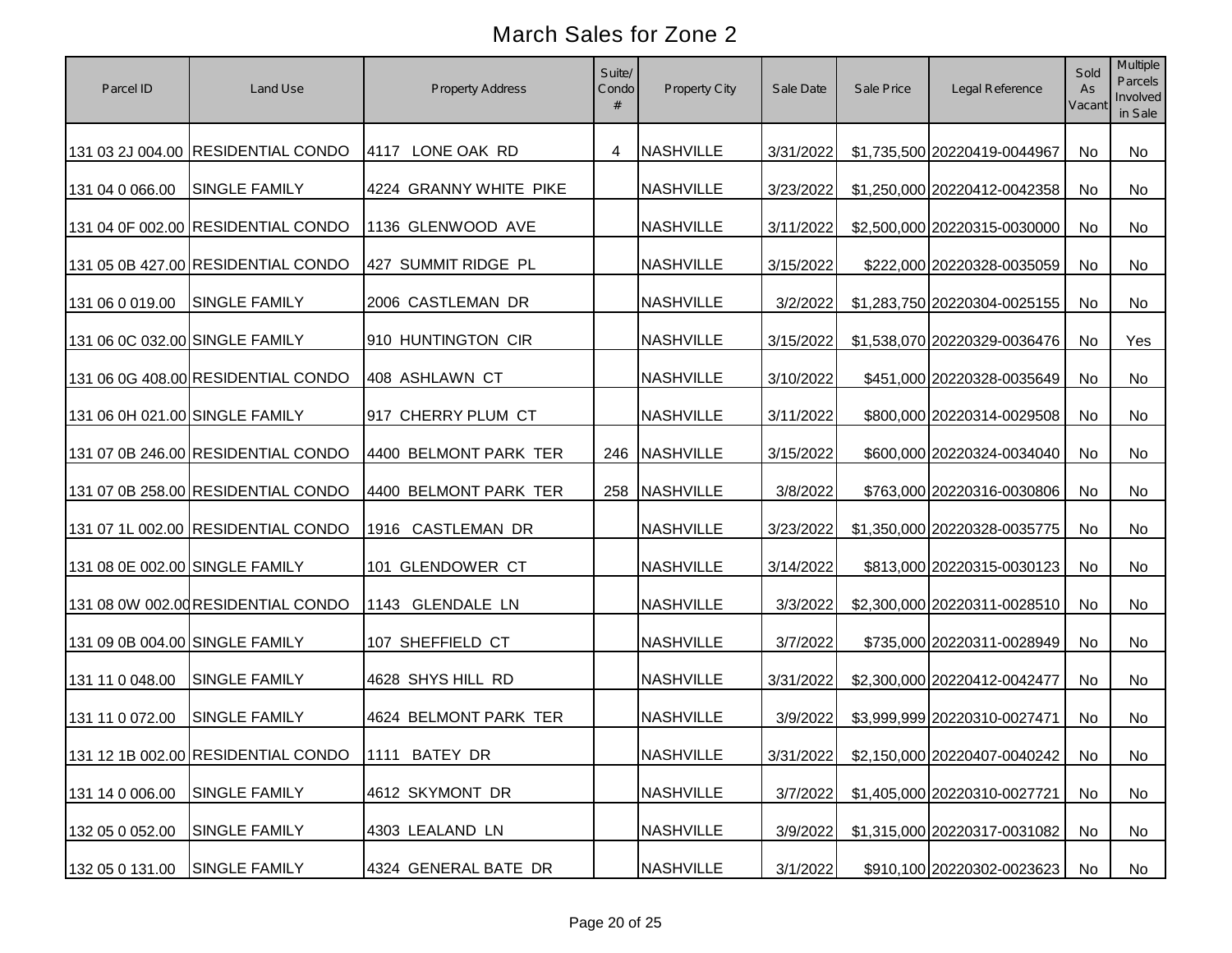| Parcel ID                      | Land Use                           | <b>Property Address</b>                                    | Suite/<br>Condo<br># | Property City    | Sale Date | Sale Price | Legal Reference               | Sold<br>As<br>Vacant | Multiple<br>Parcels<br>Involved<br>in Sale |
|--------------------------------|------------------------------------|------------------------------------------------------------|----------------------|------------------|-----------|------------|-------------------------------|----------------------|--------------------------------------------|
| 132 06 0 049.00                | <b>SINGLE FAMILY</b>               | 834 CURTISWOOD LN                                          |                      | <b>NASHVILLE</b> | 3/19/2022 |            | \$3,950,000 20220329-0036409  | No                   | No                                         |
| 132 07 0 004.00                | <b>SINGLE FAMILY</b>               | 4238 MORRISWOOD DR                                         |                      | <b>NASHVILLE</b> | 3/30/2022 |            | \$1,050,000 20220411-0041602  | No                   | No                                         |
|                                | 132 09 0A 007.00 RESIDENTIAL CONDO | 110 BRATTLESBORO DR                                        |                      | <b>NASHVILLE</b> | 3/31/2022 |            | \$355,000 20220408-0040803    | No                   | No                                         |
|                                | 132 09 0B 210.00 RESIDENTIAL CONDO | 214 BRATTLESBORO PL                                        |                      | <b>NASHVILLE</b> | 3/3/2022  |            | \$405,000 20220309-0026754    | No                   | No                                         |
| 132 14 0 013.00                | <b>SINGLE FAMILY</b>               | 890 VAN LEER DR                                            |                      | <b>NASHVILLE</b> | 3/2/2022  |            | \$3,775,000 20220311-0028608  | No                   | No                                         |
| 132 14 0 018.00                | <b>SINGLE FAMILY</b>               | 4617 CHURCHWOOD DR                                         |                      | <b>NASHVILLE</b> | 3/22/2022 |            | \$1,000,000 20220323-0033448  | No                   | No                                         |
| 141 05 0A 002.00 SINGLE FAMILY |                                    | 1041 NUNNERY LN                                            |                      | <b>NASHVILLE</b> | 3/1/2022  |            | \$675,000 20220310-0027426    | No                   | No                                         |
| 141 05 0A 012.00 SINGLE FAMILY |                                    | 1044 NUNNERY LN                                            |                      | <b>NASHVILLE</b> | 3/8/2022  |            | \$580,000 20220315-0029756    | No                   | No                                         |
| 141 05 0A 074.00 SINGLE FAMILY |                                    | 776 WOLFEBORO LN                                           |                      | <b>NASHVILLE</b> | 3/15/2022 |            | \$1,538,070 20220329-0036476  | No                   | Yes                                        |
| 141 05 0A 157.00 SINGLE FAMILY |                                    | 1425 SCARCROFT LN                                          |                      | <b>NASHVILLE</b> | 3/4/2022  |            | \$451,000 20220314-0029142    | No                   | No                                         |
| 141 05 0A 508.00 SINGLE FAMILY |                                    | 1584 BROCKTON LN                                           |                      | <b>NASHVILLE</b> | 3/7/2022  |            | \$490,000 20220314-0029359    | No                   | No                                         |
| 141 05 0A 516.00 SINGLE FAMILY |                                    | 1917 HEREFORD LN                                           |                      | <b>NASHVILLE</b> | 3/18/2022 |            | \$375,000 20220324-0033858    | No                   | No                                         |
| 141 05 0A 531.00 SINGLE FAMILY |                                    | 2037 LEEDS LN                                              |                      | <b>NASHVILLE</b> | 3/11/2022 |            | \$553,000 20220323-0033407    | No                   | No                                         |
| 141 05 0A 602.00 SINGLE FAMILY |                                    | 1725 EASTWICK LN                                           |                      | <b>NASHVILLE</b> | 3/15/2022 |            | \$535,000 20220317-0031079    | No                   | <b>No</b>                                  |
| 141 05 0A 607.00 SINGLE FAMILY |                                    | 1745 EASTWICK LN                                           |                      | <b>NASHVILLE</b> | 3/11/2022 |            | \$510,000 20220329-0035924    | No                   | No                                         |
| 141 06 0C 025.00 SINGLE FAMILY |                                    | 3725 SPRINGWATER DR                                        |                      | <b>NASHVILLE</b> | 3/21/2022 |            | \$420,000 20220325-0034726    | No                   | No                                         |
|                                |                                    | 141 06 0D 008.00 RESIDENTIAL CONDO 3015 HARPETH SPRINGS DR |                      | <b>NASHVILLE</b> | 3/14/2022 |            | \$275,000 20220329-0036470 No |                      | No                                         |
|                                | 141 06 0D 028.00 RESIDENTIAL CONDO | 3057 HARPETH SPRINGS DR                                    |                      | <b>NASHVILLE</b> | 3/16/2022 |            | \$280,600 20220325-0034872    | No                   | No                                         |
|                                | 141 06 0D 057.00 RESIDENTIAL CONDO | 3117 HARPETH SPRINGS DR                                    |                      | <b>NASHVILLE</b> | 3/24/2022 |            | \$295,000 20220405-0039231    | No                   | No                                         |
|                                | 141 06 0D 066.00 RESIDENTIAL CONDO | 3135 HARPETH SPRINGS DR                                    |                      | <b>NASHVILLE</b> | 3/17/2022 |            | \$334,000 20220325-0034740    | No                   | No                                         |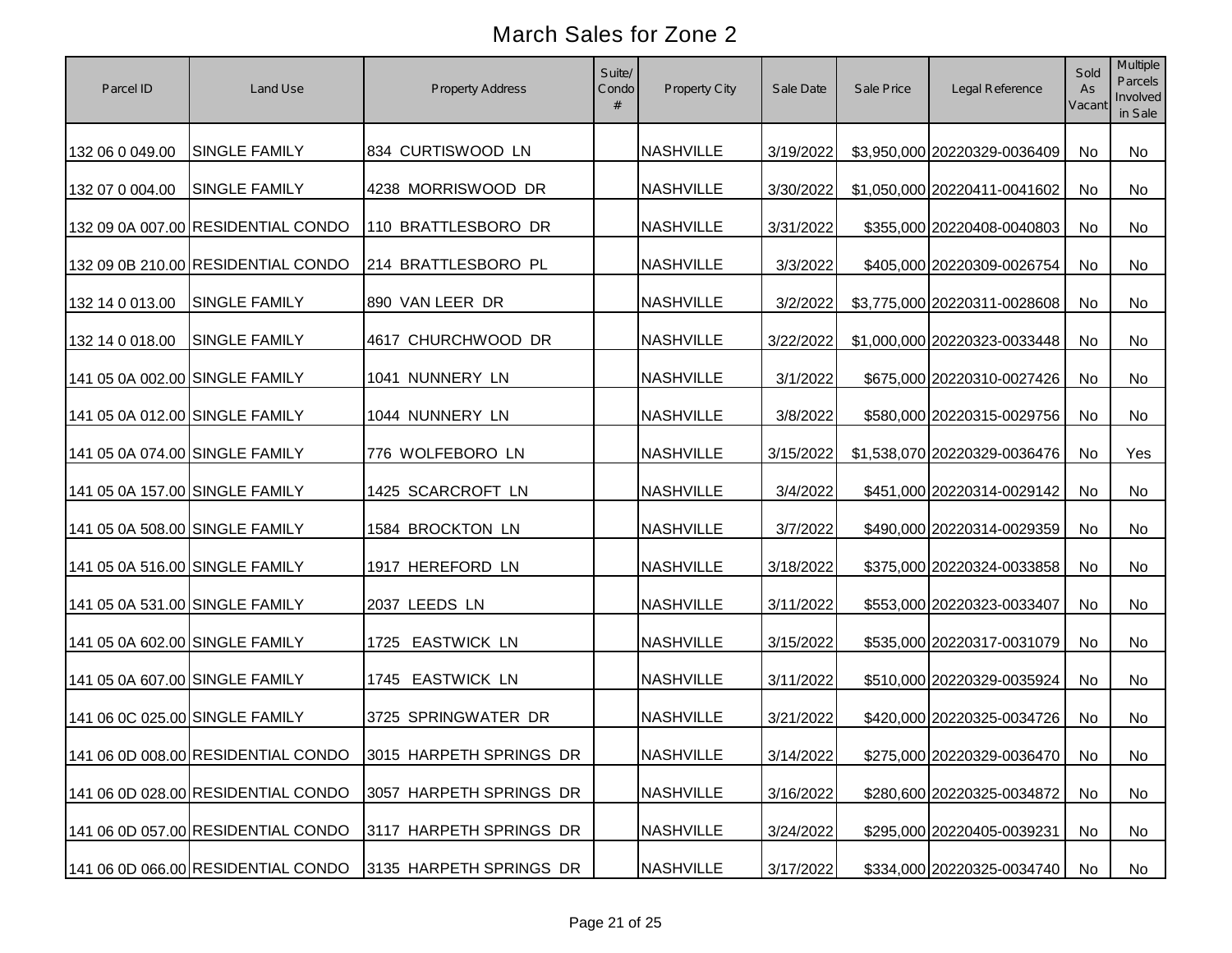| Parcel ID                      | Land Use                                 | Property Address                        | Suite/<br>Condo<br># | Property City    | Sale Date | Sale Price | Legal Reference               | Sold<br>As<br>Vacant | Multiple<br>Parcels<br>Involved<br>in Sale |
|--------------------------------|------------------------------------------|-----------------------------------------|----------------------|------------------|-----------|------------|-------------------------------|----------------------|--------------------------------------------|
| 141 07 0B 030.00 SINGLE FAMILY |                                          | 112 RYAN CT                             |                      | <b>NASHVILLE</b> | 3/25/2022 |            | \$290,000 20220331-0037267    | No                   | No                                         |
| 141 12 0B 004.00 SINGLE FAMILY |                                          | 7045 BAY COVE TRL                       |                      | <b>NASHVILLE</b> | 3/30/2022 |            | \$545,000 20220331-0037674    | No                   | No                                         |
| 141 12 0B 011.00 SINGLE FAMILY |                                          | 1104 BLYTHE CT E                        |                      | <b>NASHVILLE</b> | 3/18/2022 |            | \$399,000 20220328-0035486    | No                   | No                                         |
| 141 15 0D 088.00 SINGLE FAMILY |                                          | 8021 CLAYTIE CIR                        |                      | <b>NASHVILLE</b> | 3/15/2022 |            | \$996,410 20220329-0036477    | No                   | Yes                                        |
| 142 00 0 064.00                | <b>VACANT RESIDENTIAL</b><br><b>LAND</b> | 352 BELLEVUE RD                         |                      | <b>NASHVILLE</b> | 3/21/2022 |            | \$200,000 20220329-0036158    | Yes                  | No                                         |
|                                | 142 01 0A 024.00 RESIDENTIAL CONDO       | 8207 SAWYER BROWN RD                    |                      | D-6 NASHVILLE    | 3/4/2022  |            | \$425,000 20220315-0030168    | No                   | No                                         |
| 142 02 0 135.00                | <b>DUPLEX</b>                            | 7407 BRIDLE DR                          |                      | <b>NASHVILLE</b> | 3/31/2022 |            | \$407,240 20220407-0040530    | No                   | No                                         |
|                                | 142 02 0C 006.00 RESIDENTIAL CONDO       | 506 BROUSSARD BLVD                      |                      | <b>NASHVILLE</b> | 3/30/2022 |            | \$466,600 20220408-0041342    | No                   | No                                         |
|                                | 142 04 0A 072.00 RESIDENTIAL CONDO       | 210 OLD HICKORY BLVD                    | 72                   | <b>NASHVILLE</b> | 3/21/2022 |            | \$236,900 20220330-0036734    | No                   | No                                         |
|                                | 142 04 0A 077.00 RESIDENTIAL CONDO       | 210 OLD HICKORY BLVD                    | 77                   | <b>NASHVILLE</b> | 3/25/2022 |            | \$260,000 20220404-0038536    | No                   | No                                         |
|                                | 142 05 0D 007.00 RESIDENTIAL CONDO       | 912 TODD PREIS DR                       |                      | <b>NASHVILLE</b> | 3/30/2022 |            | \$325,000 20220406-0039883    | No                   | No                                         |
|                                | 142 06 0B 288.00 RESIDENTIAL CONDO       | 810 BELLEVUE RD                         |                      | 288 NASHVILLE    | 3/2/2022  |            | \$227,000 20220311-0028820    | No                   | <b>No</b>                                  |
|                                | 142 07 01 023.00 RESIDENTIAL CONDO       | 533 HARPETH PARK DR                     |                      | <b>NASHVILLE</b> | 3/15/2022 |            | \$450,000 20220419-0044865    | No                   | <b>No</b>                                  |
|                                | 142 08 0A 001.00 RESIDENTIAL CONDO       | 100 HOLLY FRST                          |                      | <b>NASHVILLE</b> | 3/1/2022  |            | \$450,000 20220302-0023730    | <b>No</b>            | <b>No</b>                                  |
| 142 09 0A 047.00 ZERO LOT LINE |                                          | 753 ALBAR DR                            |                      | <b>NASHVILLE</b> | 3/15/2022 |            | \$285,000 20220321-0032217    | No                   | No                                         |
|                                | 142 09 0B 834.00 RESIDENTIAL CONDO       | 834 GENERAL GEORGE<br><b>PATTON RD</b>  |                      | <b>NASHVILLE</b> | 3/1/2022  |            | \$360,000 20220311-0028309    | No                   | No                                         |
|                                | 142 09 0B 840.00 RESIDENTIAL CONDO       | 840 GENERAL GEORGE<br>PATTON RD         |                      | <b>NASHVILLE</b> | 3/24/2022 |            | \$290,000 20220331-0037306 No |                      | No                                         |
|                                | 142 09 0C 940.00 RESIDENTIAL CONDO       | 940 GENERAL GEORGE<br><b>PATTON RD</b>  |                      | <b>NASHVILLE</b> | 3/21/2022 |            | \$420,000 20220401-0037989    | No                   | No                                         |
|                                | 142 09 0D 017.00 RESIDENTIAL CONDO       | 980 GENERAL GEORGE<br><b>PATTON RD</b>  |                      | <b>NASHVILLE</b> | 3/21/2022 |            | \$400,000 20220331-0037170    | No                   | No                                         |
|                                | 142 09 0E 010.00 RESIDENTIAL CONDO       | 1210 GENERAL GEORGE<br><b>PATTON RD</b> |                      | <b>NASHVILLE</b> | 3/24/2022 |            | \$390,000 20220406-0039855    | No                   | No                                         |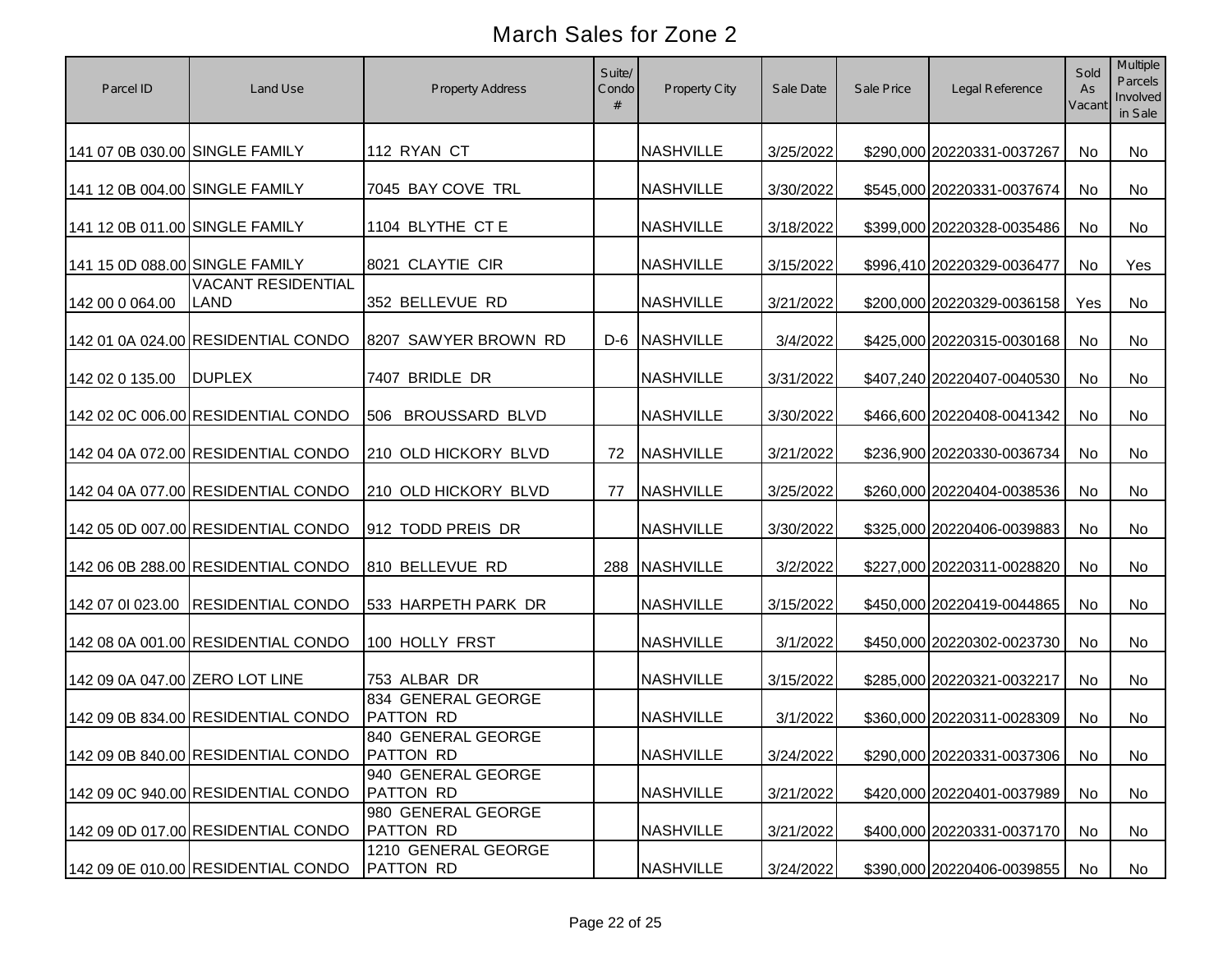| Parcel ID                      | Land Use                           | Property Address                        | Suite/<br>Condo<br># | Property City    | Sale Date | Sale Price | Legal Reference               | Sold<br>As<br>Vacant | Multiple<br>Parcels<br>Involved<br>in Sale |
|--------------------------------|------------------------------------|-----------------------------------------|----------------------|------------------|-----------|------------|-------------------------------|----------------------|--------------------------------------------|
|                                | 142 09 0E 033.00 RESIDENTIAL CONDO | 1233 GENERAL GEORGE<br><b>PATTON RD</b> |                      | <b>NASHVILLE</b> | 3/21/2022 |            | \$435,000 20220324-0033909    | No                   | No                                         |
|                                | 142 09 0E 052.00 RESIDENTIAL CONDO | 1253 GENERAL GEORGE<br><b>PATTON RD</b> |                      | <b>NASHVILLE</b> | 3/31/2022 |            | \$393,500 20220404-0038368    | No                   | No                                         |
|                                | 142 09 0E 105.00 RESIDENTIAL CONDO | 1319 GENERAL GEORGE<br><b>PATTON RD</b> |                      | <b>NASHVILLE</b> | 3/14/2022 |            | \$384,000 20220323-0033318    | No                   | No                                         |
| 142 10 0 112.00                | <b>SINGLE FAMILY</b>               | 7217 GREEN MEADOWS LN                   |                      | <b>NASHVILLE</b> | 3/21/2022 |            | \$420,000 20220331-0037154    | No                   | No                                         |
| 142 10 0 126.00                | <b>SINGLE FAMILY</b>               | 7273 GREEN MEADOWS LN                   |                      | <b>NASHVILLE</b> | 3/4/2022  |            | \$410,000 20220307-0025354    | No                   | No                                         |
|                                | 142 10 0E 005.00 RESIDENTIAL CONDO | 732 BELLEVUE RD                         |                      | <b>NASHVILLE</b> | 3/9/2022  |            | \$550,000 20220310-0027499    | No                   | No                                         |
|                                | 142 10 0E 015.00 RESIDENTIAL CONDO | 712 BELLEVUE RD                         |                      | <b>NASHVILLE</b> | 3/28/2022 |            | \$488,188 20220404-0038828    | No                   | No                                         |
|                                | 142 10 0E 053.00 RESIDENTIAL CONDO | 7635 VERANDA CT                         |                      | <b>NASHVILLE</b> | 3/4/2022  |            | \$400,000 20220413-0042602    | No                   | No                                         |
| 142 11 0 165.00                | <b>SINGLE FAMILY</b>               | 7208 WILLOW CREEK DR                    |                      | <b>NASHVILLE</b> | 3/11/2022 |            | \$444,000 20220324-0034375    | No                   | No                                         |
| 142 13 0B 120.00 SINGLE FAMILY |                                    | 924 GLENRIDGE LN                        |                      | <b>NASHVILLE</b> | 3/11/2022 |            | \$535,000 20220318-0031592    | No                   | No                                         |
|                                | 142 13 0C 038.00 RESIDENTIAL CONDO | 8605 SAWYER BROWN RD                    |                      | <b>NASHVILLE</b> | 3/1/2022  |            | \$435,000 20220311-0028662    | No                   | No                                         |
|                                | 142 13 0C 073.00 RESIDENTIAL CONDO | 8803 SAWYER BROWN RD                    |                      | <b>NASHVILLE</b> | 3/29/2022 |            | \$445,000 20220406-0039527    | No                   | No                                         |
| 142 14 0 173.00                | <b>SINGLE FAMILY</b>               | 816 BEECH BEND DR                       |                      | <b>NASHVILLE</b> | 3/14/2022 |            | \$385,000 20220325-0034736    | No                   | No                                         |
|                                | 142 15 0A 007.00 RESIDENTIAL CONDO | 110 BELLEVUE RD                         | $\overline{7}$       | <b>NASHVILLE</b> | 3/18/2022 |            | \$208,000 20220329-0035816    | No                   | <b>No</b>                                  |
|                                | 142 15 0A 032.00 RESIDENTIAL CONDO | 110 BELLEVUE RD                         | 32                   | <b>NASHVILLE</b> | 3/16/2022 |            | \$238,000 20220317-0031037    | No                   | No                                         |
| 142 16 0A 068.00 SINGLE FAMILY |                                    | 1308 FALKIRK CT                         |                      | <b>NASHVILLE</b> | 3/10/2022 |            | \$1,040,000 20220322-0032996  | <b>No</b>            | No                                         |
| 142 16 0B 032.00 SINGLE FAMILY |                                    | 404 ARLINGTON PL                        |                      | <b>NASHVILLE</b> | 3/31/2022 |            | \$940,000 20220408-0040793 No |                      | No                                         |
|                                | 143 10 0D 206.00 RESIDENTIAL CONDO | 6820 HIGHWAY 70 S                       | 206                  | <b>NASHVILLE</b> | 3/4/2022  |            | \$250,000 20220316-0030478    | No                   | No                                         |
| 144 02 0 017.00                | <b>SINGLE FAMILY</b>               | 1118 CRATER HILL DR                     |                      | <b>NASHVILLE</b> | 3/23/2022 |            | \$4,900,000 20220328-0035253  | No                   | No                                         |
| 144 13 0 018.00                | <b>SINGLE FAMILY</b>               | 4338 CHICKERING LN                      |                      | <b>NASHVILLE</b> | 3/10/2022 |            | \$3,051,000 20220314-0029327  | No                   | No                                         |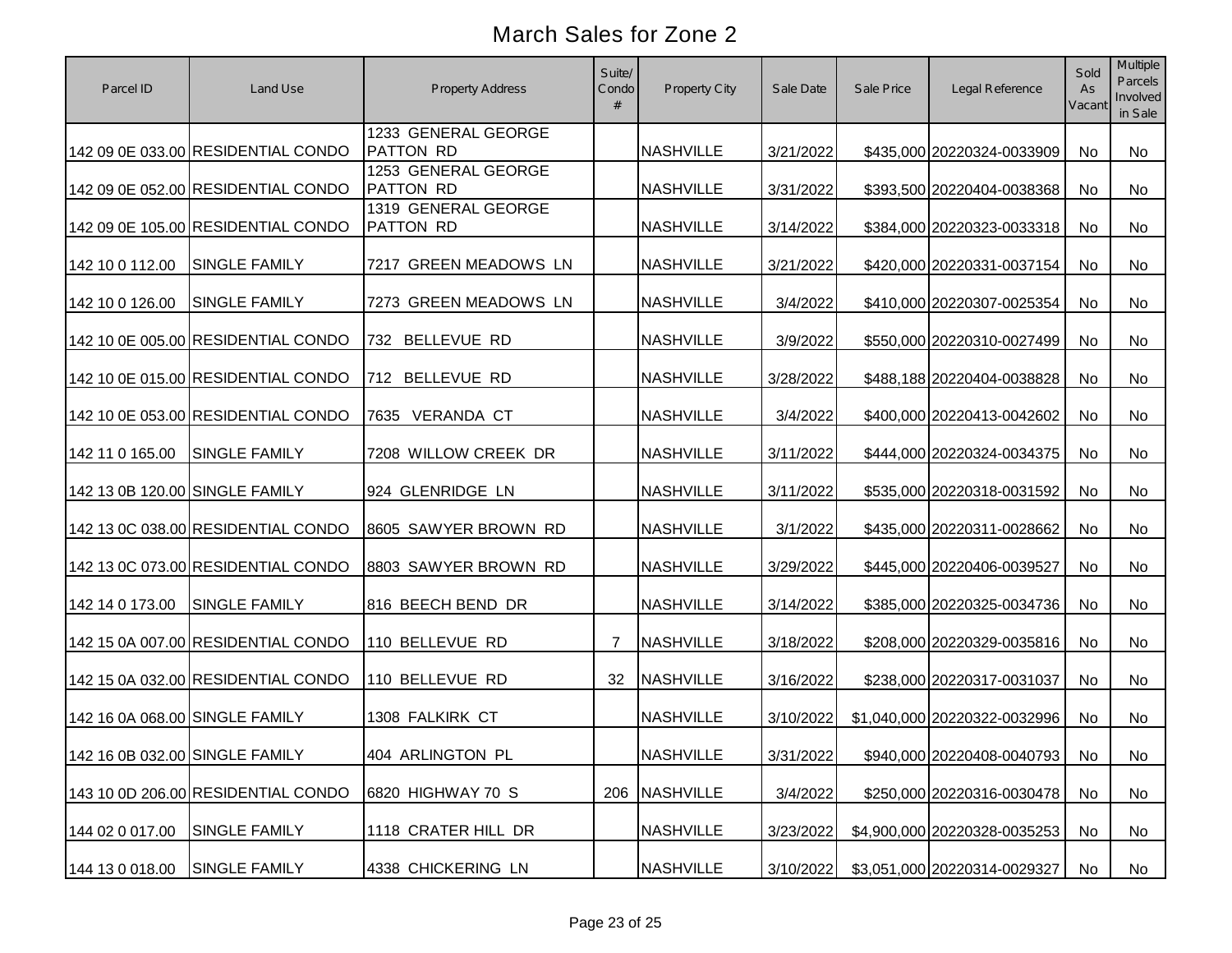| Parcel ID                      | Land Use                                 | <b>Property Address</b> | Suite/<br>Condo | Property City    | Sale Date | Sale Price | Legal Reference               | Sold<br>As<br>Vacant | Multiple<br>Parcels<br>Involved<br>in Sale |
|--------------------------------|------------------------------------------|-------------------------|-----------------|------------------|-----------|------------|-------------------------------|----------------------|--------------------------------------------|
| 145 06 0 037.00                | <b>SINGLE FAMILY</b>                     | 5841 FREDRICKSBURG DR   |                 | <b>NASHVILLE</b> | 3/4/2022  |            | \$975,000 20220307-0025389    | No                   | No                                         |
| 145 08 0 026.00                | <b>SINGLE FAMILY</b>                     | 5021 VILLA CREST DR     |                 | <b>NASHVILLE</b> | 3/9/2022  |            | \$3,700,000 20220315-0029996  | No                   | No                                         |
| 145 10 0 016.00                | <b>SINGLE FAMILY</b>                     | 5846 MERRIMAC CT        |                 | <b>NASHVILLE</b> | 3/31/2022 |            | \$1,225,000 20220401-0037809  | No                   | No                                         |
| 145 10 0 019.00                | <b>VACANT RESIDENTIAL</b><br><b>LAND</b> | 0 OTTER CREEK RD        |                 | <b>NASHVILLE</b> | 3/31/2022 |            | \$185,000 20220401-0037852    | Yes                  | No                                         |
| 145 14 0 087.00                | <b>SINGLE FAMILY</b>                     | 5358 GRANNY WHITE PIKE  |                 | <b>BRENTWOOD</b> | 3/10/2022 |            | \$1,840,000 20220316-0030849  | <b>No</b>            | No                                         |
| 155 00 0 222.00                | <b>VACANT RESIDENTIAL</b><br><b>LAND</b> | 7959 POPLAR CREEK RD    |                 | <b>NASHVILLE</b> | 3/8/2022  |            | \$2,338,000 20220324-0034072  | Yes                  | No                                         |
| 155 07 0B 002.00 SINGLE FAMILY |                                          | 6719 COLD STREAM DR     |                 | <b>NASHVILLE</b> | 3/30/2022 |            | \$691,500 20220406-0039886    | No                   | No                                         |
| 155 07 0B 036.00 SINGLE FAMILY |                                          | 6752 COLD STREAM DR     |                 | <b>NASHVILLE</b> | 3/15/2022 |            | \$677,000 20220324-0033736    | No                   | No                                         |
| 155 08 0C 094.00 SINGLE FAMILY |                                          | 6704 AUTUMNWOOD DR      |                 | <b>NASHVILLE</b> | 3/18/2022 |            | \$527,500 20220325-0034982    | No                   | No                                         |
| 155 10 0A 058.00 SINGLE FAMILY |                                          | 712 WABASH PL           |                 | <b>NASHVILLE</b> | 3/31/2022 |            | \$539,094 20220401-0037747    | No                   | No                                         |
| 155 15 0 031.00                | <b>VACANT RESIDENTIAL</b><br>LAND        | 8359 GREENVALE DR       |                 | <b>NASHVILLE</b> | 3/9/2022  |            | \$225,000 20220318-0031589    | Yes                  | No                                         |
| 155 16 0A 272.00 SINGLE FAMILY |                                          | 5712 TRACESIDE DR       |                 | <b>NASHVILLE</b> | 3/11/2022 |            | \$685,000 20220314-0029680    | No                   | No                                         |
| 156 01 0A 026.00 SINGLE FAMILY |                                          | 508 SABLE RIDGE CT      |                 | <b>NASHVILLE</b> | 3/9/2022  |            | \$426,900 20220323-0033059    | No                   | <b>No</b>                                  |
| 156 02 0 006.00                | <b>VACANT RESIDENTIAL</b><br><b>LAND</b> | 709 HARPETH KNOLL CT    |                 | <b>NASHVILLE</b> | 3/21/2022 |            | \$79,900 20220325-0034612     | Yes                  | <b>No</b>                                  |
| 156 02 0 007.00                | <b>VACANT RESIDENTIAL</b><br><b>LAND</b> | 705 HARPETH KNOLL CT    |                 | <b>NASHVILLE</b> | 3/21/2022 |            | \$69,900 20220325-0034611     | Yes                  | No                                         |
| 156 02 0 137.00                | <b>SINGLE FAMILY</b>                     | BEECH BEND DR<br>881    |                 | <b>NASHVILLE</b> | 3/31/2022 |            | \$389,000 20220404-0038394    | <b>No</b>            | No                                         |
| 156 02 0 214.00 SINGLE FAMILY  |                                          | 956 BEECH BEND DR       |                 | <b>NASHVILLE</b> | 3/21/2022 |            | \$375,000 20220322-0032578 No |                      | No                                         |
| 156 05 0 018.00                | <b>SINGLE FAMILY</b>                     | 961 HARPETH BEND DR     |                 | <b>NASHVILLE</b> | 3/31/2022 |            | \$373,000 20220412-0042235    | No                   | No                                         |
| 158 03 0 023.00                | <b>SINGLE FAMILY</b>                     | 2001 KINGSBURY DR       |                 | <b>NASHVILLE</b> | 3/31/2022 |            | \$1,400,000 20220404-0038451  | No                   | No                                         |
| 158 04 0A 095.00 SINGLE FAMILY |                                          | 34 PARK MDWS            |                 | <b>NASHVILLE</b> | 3/7/2022  |            | \$1,715,000 20220309-0026910  | No                   | No                                         |